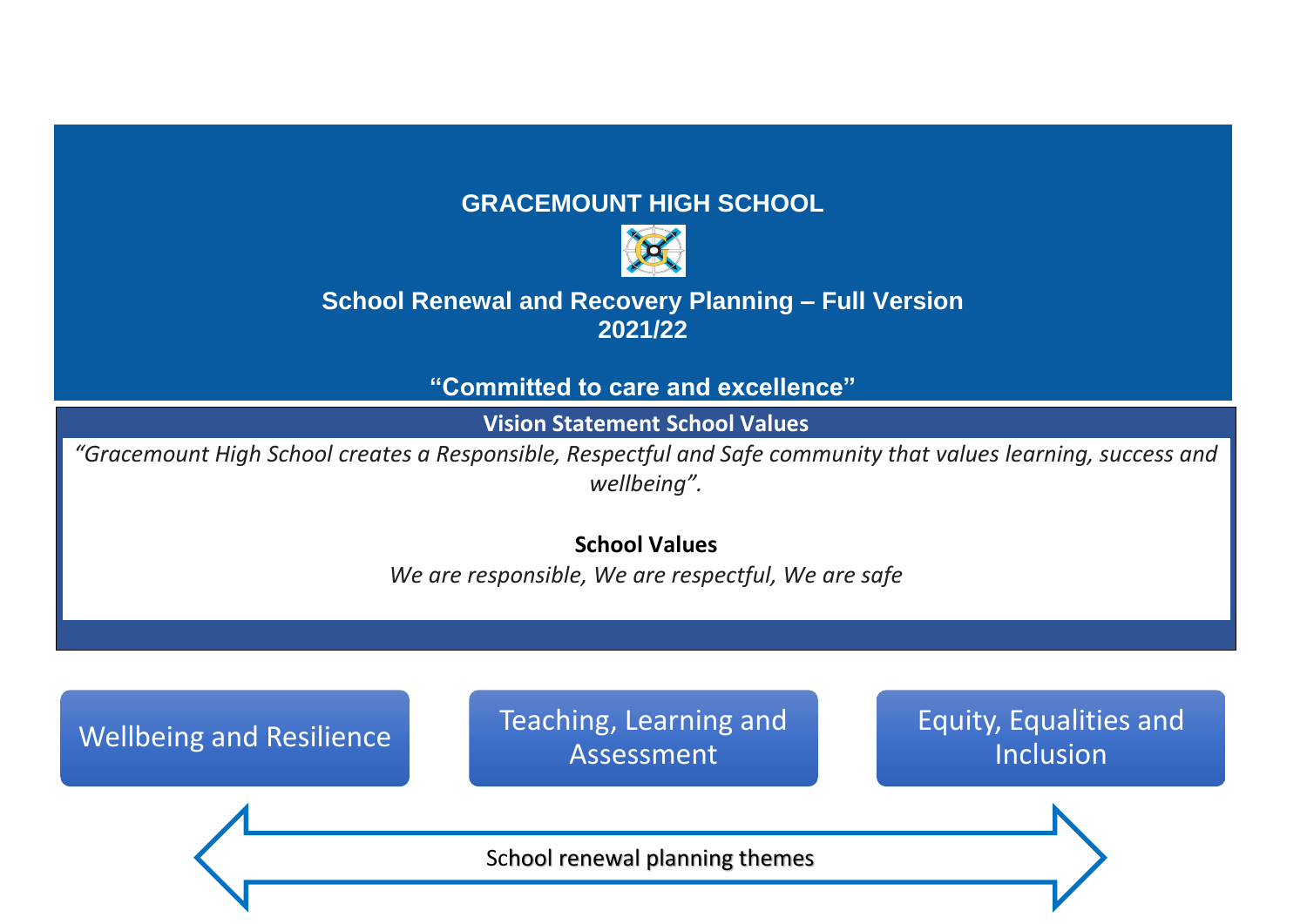# **3 Year Planning Summary**

#### **KEY SCHOOL ACTIONS**

NIF **Improvement in attainment, particularly in literacy and numeracy**

| Priority      | Colour |
|---------------|--------|
| Current Year  |        |
| priority      |        |
| Not a current |        |
| year priority |        |

|         |                                                                                                                 |       | <b>Current Year</b> |      |      |      |
|---------|-----------------------------------------------------------------------------------------------------------------|-------|---------------------|------|------|------|
|         |                                                                                                                 |       | priority            |      |      |      |
|         |                                                                                                                 |       | Not a current       |      |      |      |
|         |                                                                                                                 |       | year priority       |      |      |      |
|         |                                                                                                                 |       |                     |      |      |      |
| Action  | Action (Yellow is whole school priority to be included in all Faculty Improvement Plans)                        | R&R   | Edinburgh           | 2021 | 2022 | 2023 |
| Number  |                                                                                                                 | Theme | Learns              |      |      |      |
|         |                                                                                                                 |       | Priority            |      |      |      |
| 1.1     | Prioritise professional learning opportunities for all our staff (Teachers Charter /Learning<br>Hub).           | T&L   |                     |      |      |      |
| 1.2     | Pilot our lesson evaluation toolkit with pilot faculties                                                        | T&L   |                     |      |      |      |
| 1.3     | Revise our PRD policy in line with authority guidance                                                           | T&L   |                     |      |      |      |
| 1.4     | Further develop professional learning skills in literacy for all teaching staff and PSA's                       | T&L   |                     |      |      |      |
| $1.5\,$ | Embed our wider achievement periods in the Senior Phase                                                         | EEI   |                     |      |      |      |
| 1.6     | Develop more effective assessment and moderation arrangements within our BGE                                    | T&L   |                     |      |      |      |
| 1.7     | Implement targeted interventions for all children and young people with gaps in literacy<br>and numeracy skills | EEI   |                     |      |      |      |
| 1.8     | Carry out Digital Schools self-evaluation to identify priority actions for school                               | T&L   |                     |      |      |      |
|         | digital strategy                                                                                                |       |                     |      |      |      |
| 1.9     | Begin to implement the School Digital Strategy (including on-line schooling) to support                         | T&L   |                     |      |      |      |
|         | <b>Empowered Learning project</b>                                                                               |       |                     |      |      |      |
| 1.10    | Ensure pupils are correctly supported with coursing to achieve at the highest level                             | EEI   |                     |      |      |      |
| 1.11    | Rigorously monitor the coursing and attainment of our middle 60 S4 cohort.                                      | EEI   |                     |      |      |      |
| 1.12    | Implement authority based tracking and monitoring                                                               | T&L   |                     |      |      |      |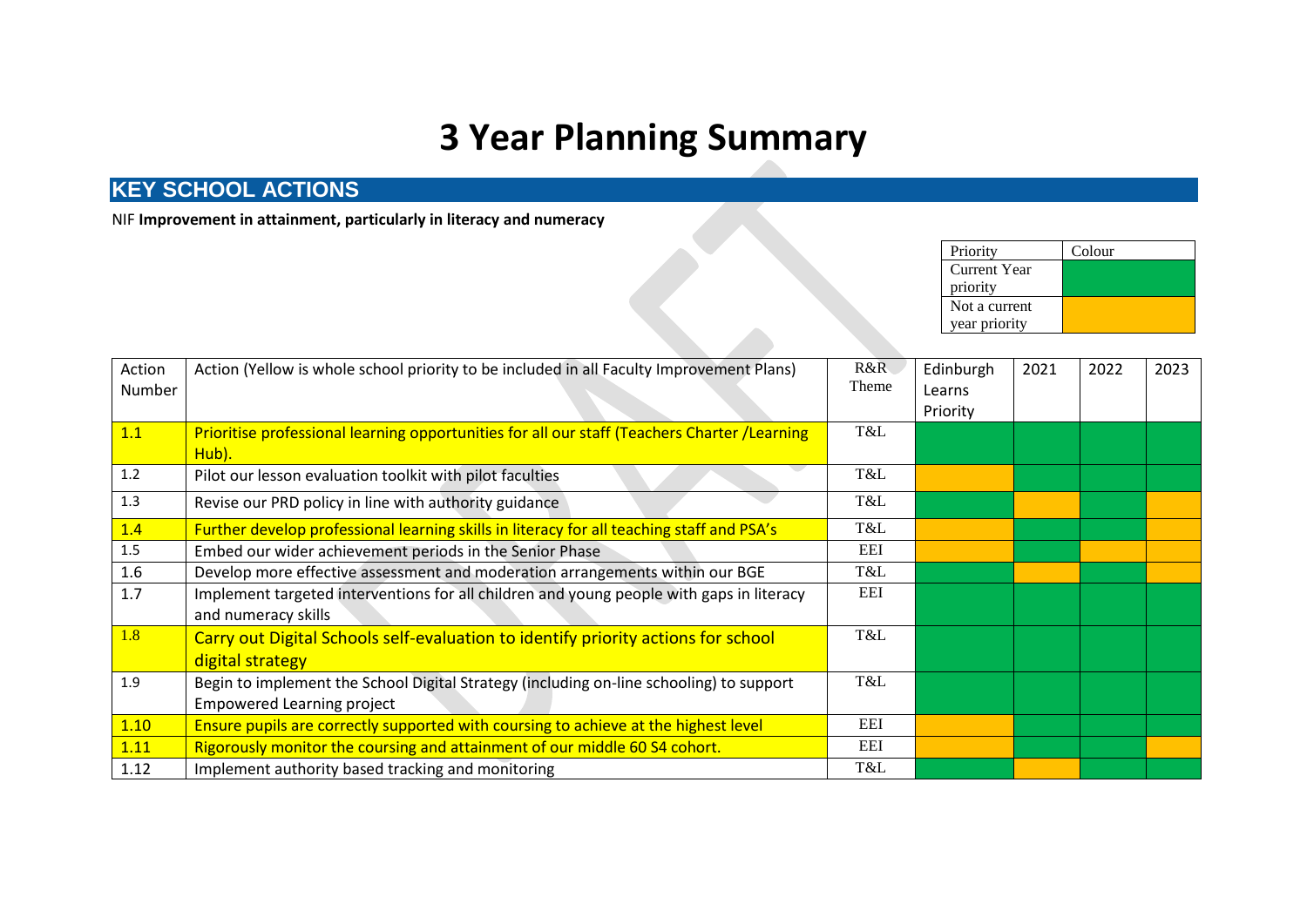NIF **Closing the attainment gap between the most and least disadvantaged**

| Priority      | Colour |
|---------------|--------|
| Current Year  |        |
| priority      |        |
| Not a current |        |
| year priority |        |

| Action | Action (Yellow is whole school priority to be included in all Faculty Improvement Plans)  | R&R        | Edinburgh | 2021 | 2022 | 2023 |
|--------|-------------------------------------------------------------------------------------------|------------|-----------|------|------|------|
| Number |                                                                                           | Theme      | Learns    |      |      |      |
|        |                                                                                           |            | Priority  |      |      |      |
| 2.1    | Embed City of Edinburgh Equity (Poverty Proofing) Framework across faculties              | EEI        |           |      |      |      |
| 2.2    | Utilsie partnerships and wider supports to enhance experiences and remove barriers for    | EEI        |           |      |      |      |
|        | children and families living in poverty                                                   |            |           |      |      |      |
| 2.3    | Assertively track and monitor our most at risk pupils in terms of attendance, attainment  | EEI        |           |      |      |      |
|        | and wider achievement (Quintile 1 and Care Experienced).                                  |            |           |      |      |      |
| 2.4    | Implement revised attendance procedures                                                   | W&R        |           |      |      |      |
| 2.5    | Develop decision making processes which meaningfully include staff, pupils and parents in | EEI        |           |      |      |      |
|        | resource planning.                                                                        |            |           |      |      |      |
| 2.6    | Further develop family leaning / parental engagement opportunities - literacy/numeracy    | EEI        |           |      |      |      |
|        | and class charts                                                                          |            |           |      |      |      |
| 2.7    | Continue to develop vocational options within all faculties                               | <b>EEI</b> |           |      |      |      |
| 2.8    | Embed ASN database across all faculties to enhance support for pupils with ASN            | <b>EEI</b> |           |      |      |      |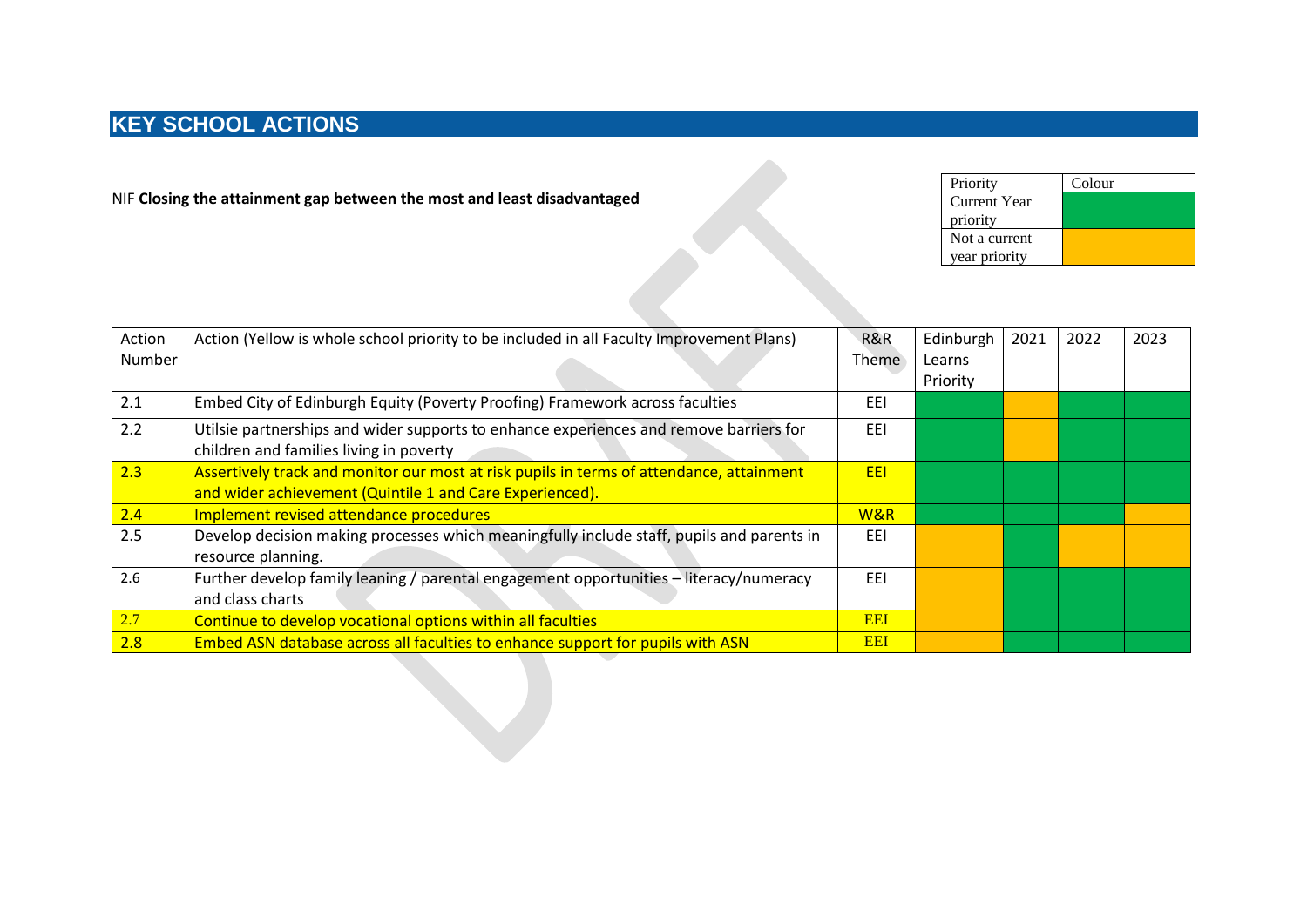| NIF Improvement in children and young people's health and wellbeing |  | Current Year<br>priority |  |
|---------------------------------------------------------------------|--|--------------------------|--|
|                                                                     |  | Not a current            |  |
|                                                                     |  | year priority            |  |
|                                                                     |  |                          |  |

 $\mathcal{L}$ 

Priority Colour

| Action | Action (Yellow is whole school priority to be included in all Faculty Improvement Plans)   | R&R          | Edinburgh | 2021 | 2022 | 2023 |
|--------|--------------------------------------------------------------------------------------------|--------------|-----------|------|------|------|
| Number |                                                                                            | <b>Theme</b> | Learns    |      |      |      |
|        |                                                                                            |              | Priority  |      |      |      |
| 3.1    | Embed Tackling Racist Incidents guidance (as part of respond to bullying and prejudice) to | <b>EEI</b>   |           |      |      |      |
|        | create an anti-racist culture * Consider equlaities and curriculum review)                 |              |           |      |      |      |
| 3.2    | Implement our revised dress code policy to support school ethos and reduce stigma (as part | EEI          |           |      |      |      |
|        | of $1$ in $5$ )                                                                            |              |           |      |      |      |
| 3.3    | Audit to assess strengths and needs in relation to wellbeing                               | W&R          |           |      |      |      |
| 3.4    | Plan a whole school response to support pupil wellbeing including individualized wellbeing | W&R          |           |      |      |      |
|        | plans.                                                                                     |              |           |      |      |      |
| 3.5    | Clear focus on promoting school values across whole school community                       | W&R          |           |      |      |      |
| 3.5    | Re-establish our 5 pillars of pivotal practice                                             | W&R          |           |      |      |      |
| 3.6    | Develop learners social and emotional skills and kindness towards each other through our   | W&R          |           |      |      |      |
|        | humanutopia partnership (targeted for (S1/3/5)                                             |              |           |      |      |      |
| 3.7    | Provide targeted supports to support emotional wellbeing                                   | W&R          |           |      |      |      |
|        | (counsellor/WBB/NaeWorries/Nurture/ZofR)                                                   |              |           |      |      |      |
| 3.8    | Establish our wellbeing and enhanced support bases to provide targeted supports.           | E&R and      |           |      |      |      |
|        |                                                                                            | EEI          |           |      |      |      |
| 3.9    | Develop Future First programme to raise aspirations and create opportunities for student   | W&R          |           |      |      |      |
|        | cohort                                                                                     |              |           |      |      |      |
|        |                                                                                            |              |           |      |      |      |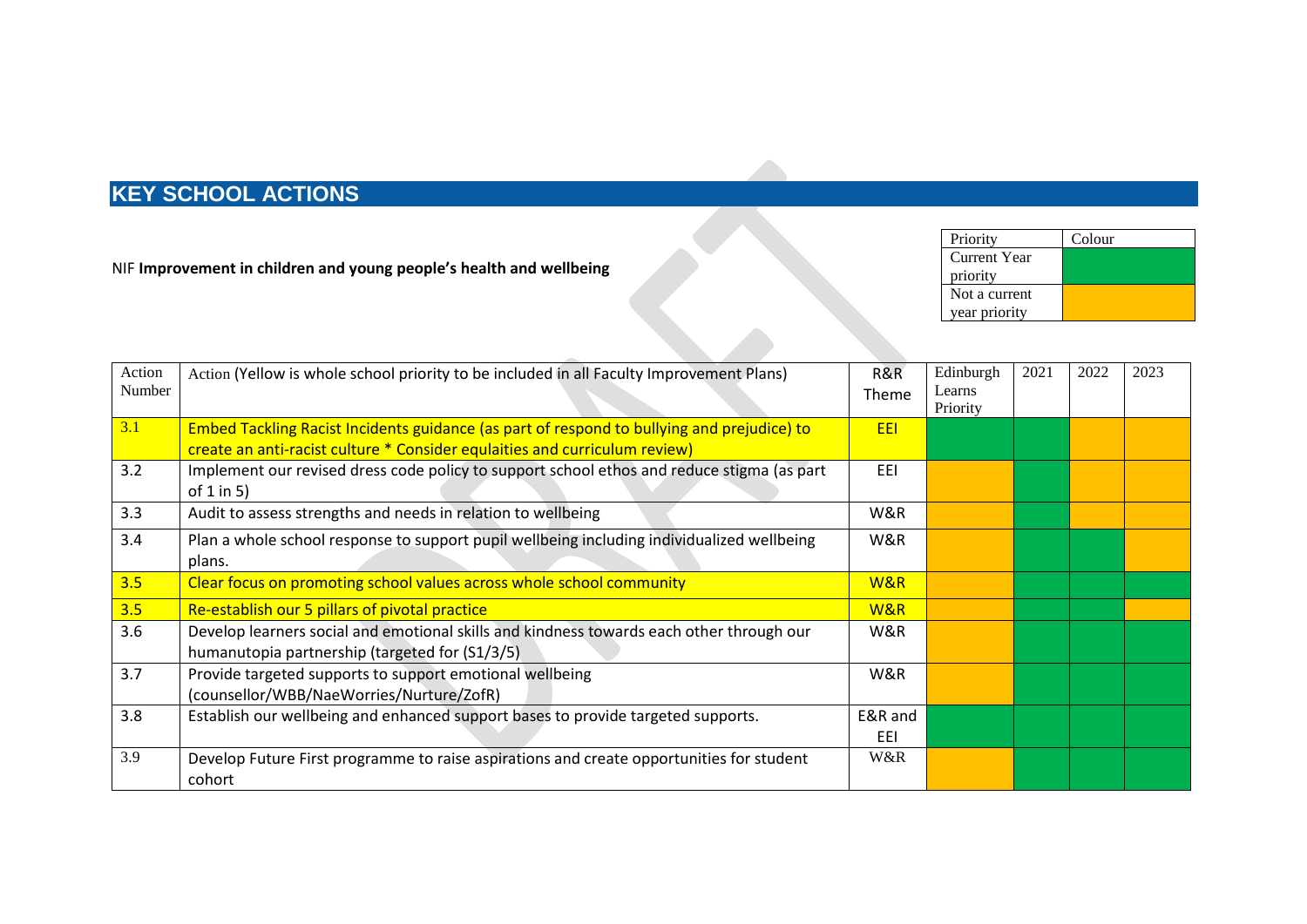NIF **Improvement in employability skills and sustained, positive destinations**

| Priority      | Colour |
|---------------|--------|
| Current Year  |        |
| priority      |        |
| Not a current |        |
| year priority |        |

| Action | Action (Yellow is whole school priority to be included in all Faculty Improvement Plans)               | R&R     | Edinburgh          | 2021 | 2022 | 2023 |
|--------|--------------------------------------------------------------------------------------------------------|---------|--------------------|------|------|------|
| Number |                                                                                                        | Theme   | Learns<br>Priority |      |      |      |
| 4.1    | Review Career Education Standard & Work Placement Standard action plan and update                      | T&L     |                    |      |      |      |
|        |                                                                                                        |         |                    |      |      |      |
| 4.2    | Review our curricular rationale and pathways                                                           | T@L     |                    |      |      |      |
| 4.3    | Focus on identification and development of key skills in BGE through curricular review (Equalities and | T@L     |                    |      |      |      |
|        | Curriculum Review)                                                                                     |         |                    |      |      |      |
| 4.5    | Ensure all pupil in S1-3 have a My World of Work profile and profile their skills                      | T&L and |                    |      |      |      |
|        |                                                                                                        | W&R     |                    |      |      |      |
| 4.5    | Develop and employability action plan/Edinburgh Learns for Life strategy and route map to a positive   | W&R     |                    |      |      |      |
|        | destination                                                                                            |         |                    |      |      |      |
| 4.6    | Implement Transitions Guidance for young people from S3 with additional support needs                  | EEI     |                    |      |      |      |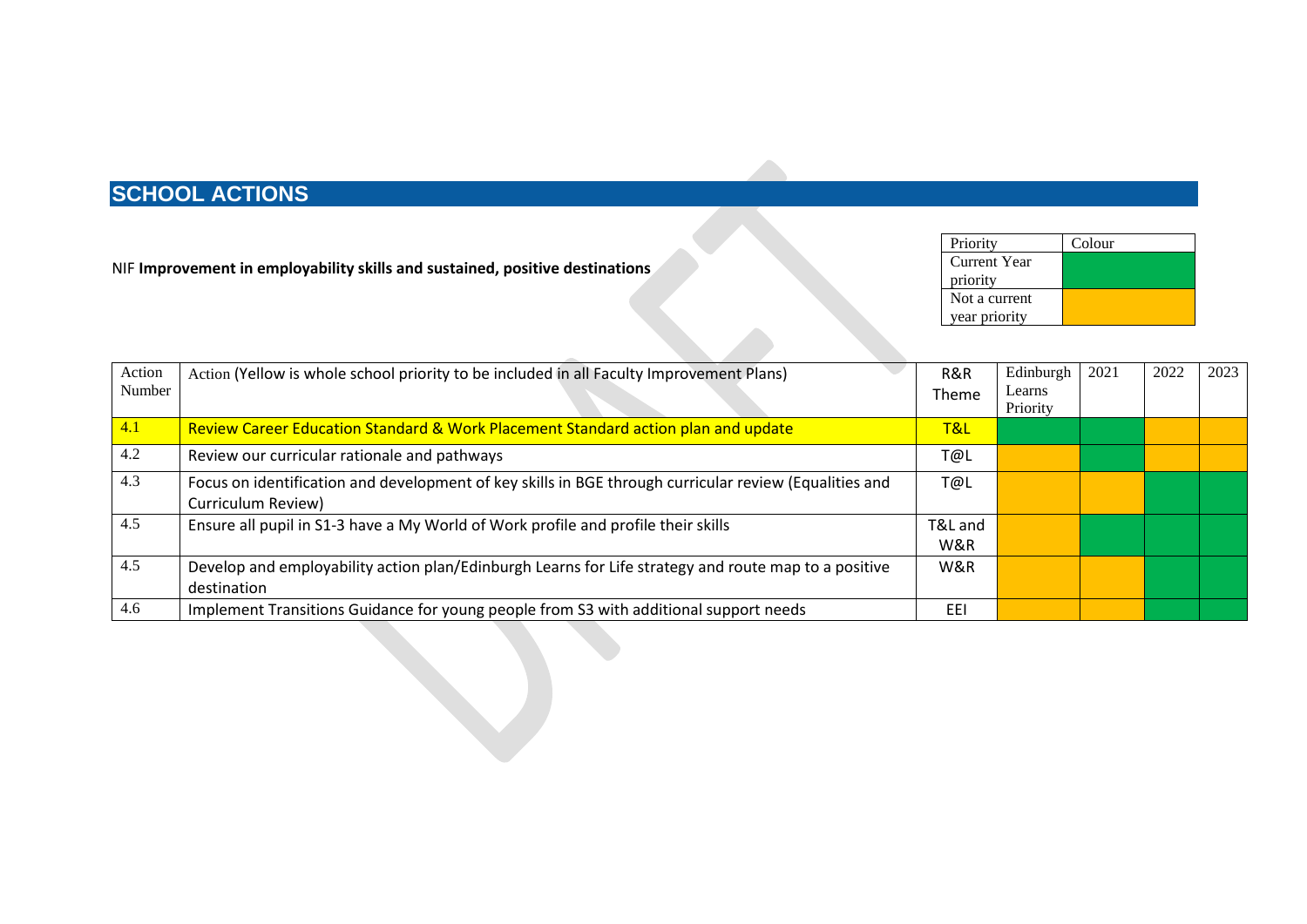#### **Supporting our staff and their wellbeing**

| Priority            | Colour |
|---------------------|--------|
| <b>Current Year</b> |        |
| priority            |        |
| Not a current       |        |
| year priority       |        |

| Action | Action (Yellow is whole school priority to be included in all Faculty Improvement Plans) | R&R Theme | Edinburgh | 2021 | 2022 | 2023 |
|--------|------------------------------------------------------------------------------------------|-----------|-----------|------|------|------|
| Number |                                                                                          |           | Learns    |      |      |      |
|        |                                                                                          |           | Priority  |      |      |      |
| 5.1    | Build in time into our self-evaluation approach to seek the views of all staff at least  | W&R       |           |      |      |      |
|        | twice per year                                                                           |           |           |      |      |      |
| 5.2    | Further develop the role of our H&W SIG to support staff wellbeing                       | W&R       |           |      |      |      |
| 5.3    | Develop monthly HT focus groups for staff                                                | W&R       |           |      |      |      |
| 5.4    | Provide regular and meaningful information to staff to support their wellbeing           | W&R       |           |      |      |      |
| 5.5    | Carefully manage and review our priorities and control workload demands on our staff     | W&R       |           |      |      |      |
| 5.6    | Management Information - develop a whole school strategy for storing information for     | W&R       |           |      |      |      |
|        | staff                                                                                    |           |           |      |      |      |
| 5.7    | Complete whole school staff team risk assessment                                         | W&R       |           |      |      |      |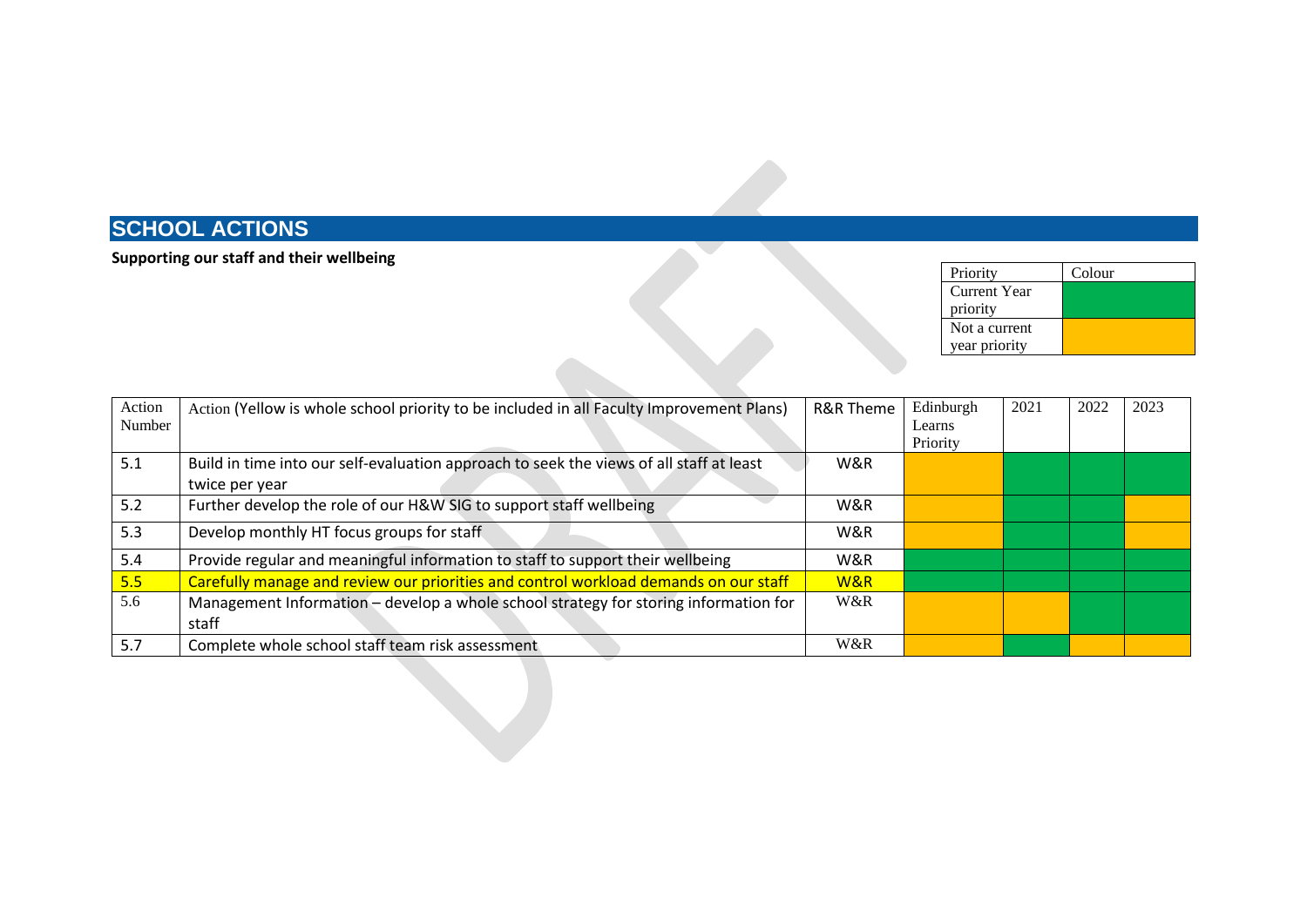# **Year 1 2021-22 Plan and Evaluation**

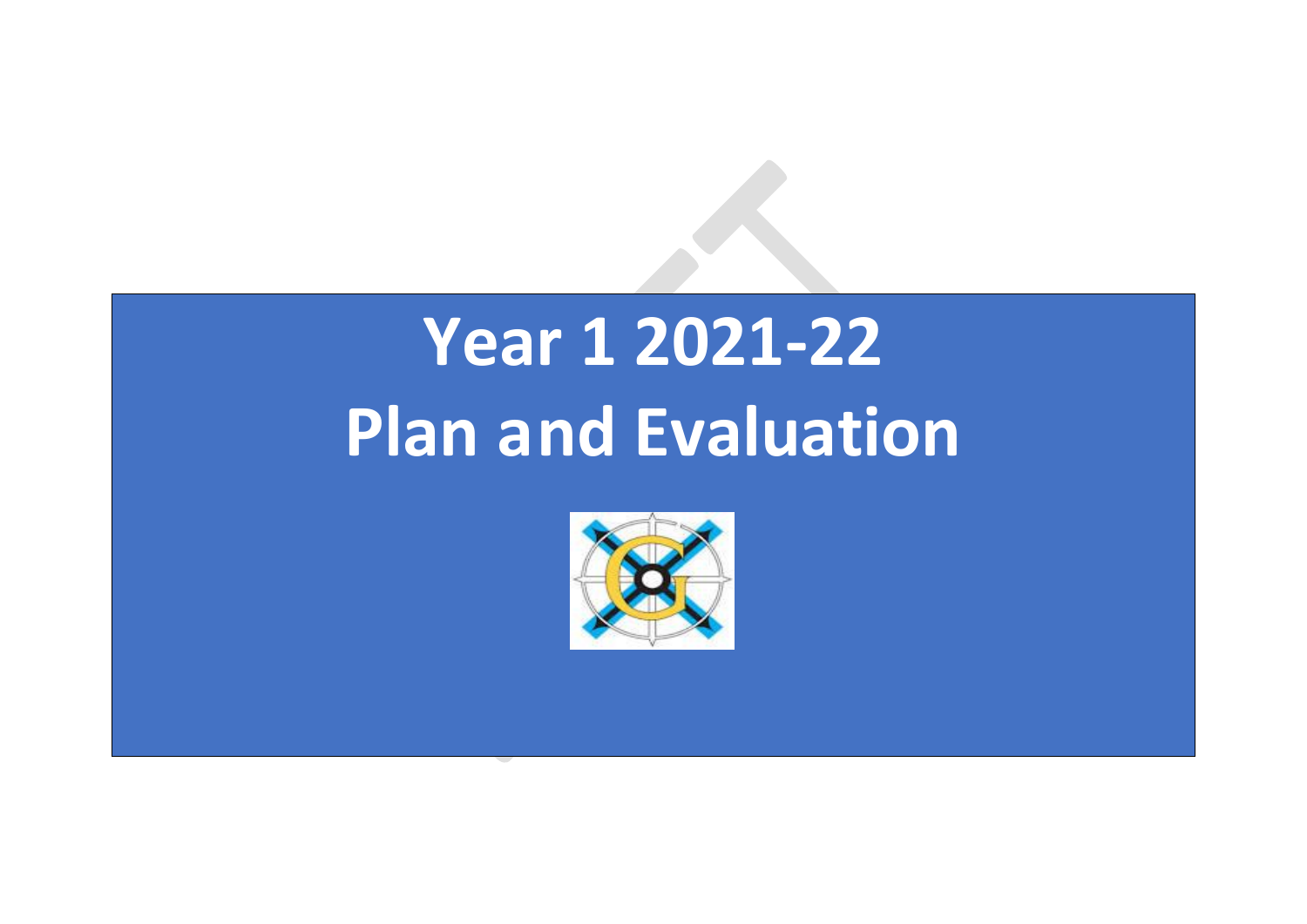#### NIF **Improvement in attainment, particularly in literacy and numeracy -** Year 1 (2021/22)

| We will statements:                                                                                                        | <b>QI Themes</b>                  |
|----------------------------------------------------------------------------------------------------------------------------|-----------------------------------|
| We will improve our teaching by all staff engaging with the Edinburgh Learns Teachers charter and evaluating our practice. | 1.1, 1.2, 1.5, 2.3                |
| We will improve the skills of all staff to support the teaching of key literacy skills in S1                               | 1.1, 1.2, 1.3, 1.5, 2.3, 2.7,     |
| We will rigorously monitor and track attainment in literacy and numeracy to ensure continued improvements in attainment    | 1.1, 2.3, 2.4, 3.2                |
| We will begin to implement the schools digital learning strategy                                                           | 1.1, 1.2, 1.5, 2.3, 2.5           |
| We will focus on positive coursing for S4-6 pupils                                                                         | 1.3, 2.2, 3.1, 3.2                |
| We will raise attainment (S4 Middle 60 in line with virtual comparator)                                                    | 1.1, 1.3, 1.4, 2.2, 2.3, 2.7, 3.2 |

| Action | Action                                                                                                        | R&R   | Resource                                                                                                                                                                                              | Time                                                                                    | Progress and Impact |                   |  |
|--------|---------------------------------------------------------------------------------------------------------------|-------|-------------------------------------------------------------------------------------------------------------------------------------------------------------------------------------------------------|-----------------------------------------------------------------------------------------|---------------------|-------------------|--|
| Number |                                                                                                               | Theme |                                                                                                                                                                                                       |                                                                                         | November 2021       | <b>March 2022</b> |  |
| 1.1    | Prioritise professional learning<br>opportunities for all our staff (Teachers<br>Charter / Learning Hub) (LS) | T&L   | <b>Edinburgh Learns</b><br>Professional<br>Learning Offer<br>2021-22<br>Empowered<br>Learning project<br>January Inset<br>time<br>Link to Teaching<br>and Learning<br><b>Framework</b><br>Inset day 3 | On-going<br>PLP's in place by<br>Jan 2022<br>Teacher<br>Evaluation<br><b>March 2022</b> |                     |                   |  |
|        |                                                                                                               |       |                                                                                                                                                                                                       |                                                                                         |                     |                   |  |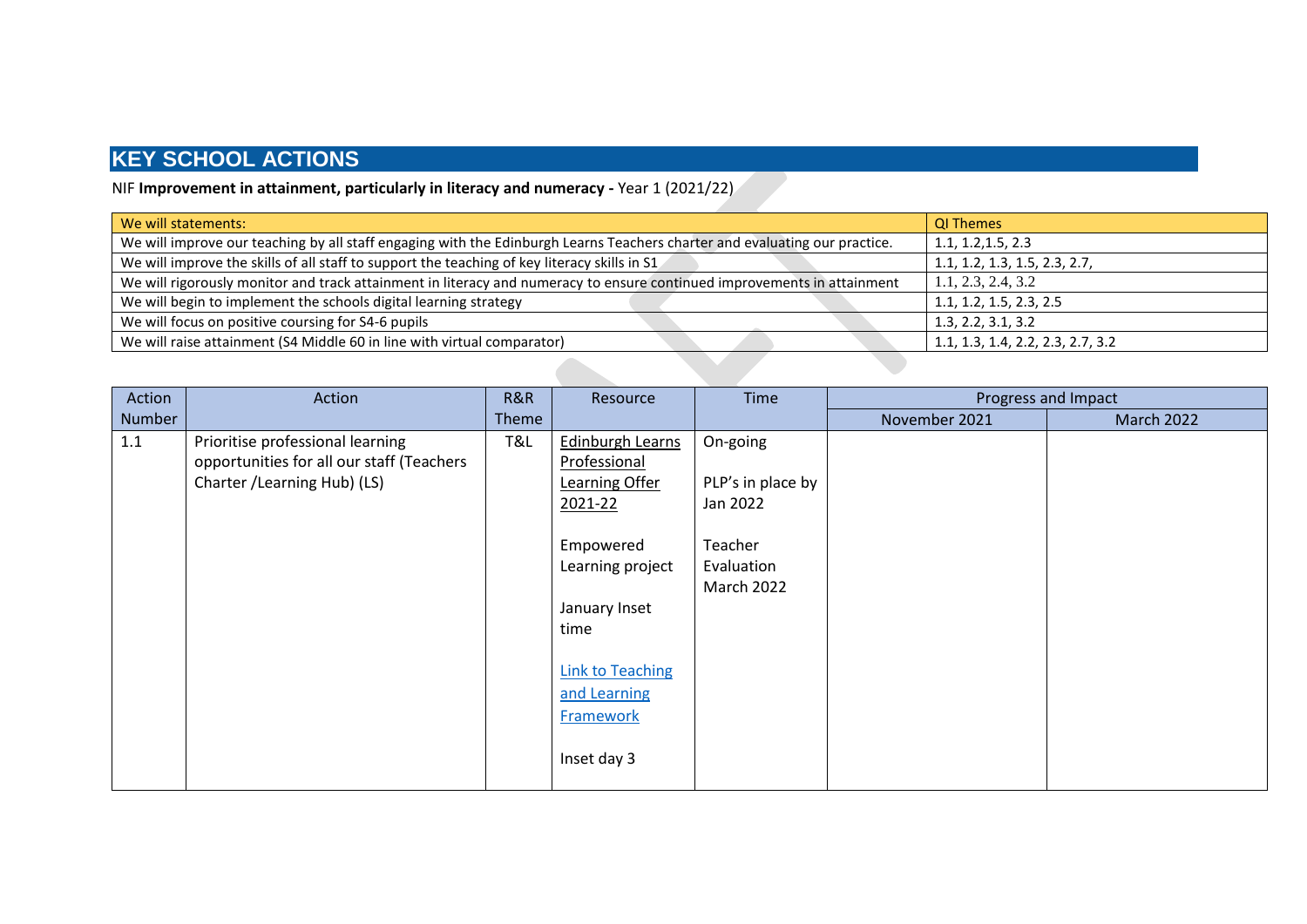|     |                                                                                                                                           |     | Personal learning<br>Plan                                                                                                           |                               |  |
|-----|-------------------------------------------------------------------------------------------------------------------------------------------|-----|-------------------------------------------------------------------------------------------------------------------------------------|-------------------------------|--|
| 1.2 | Pilot our lesson evaluation toolkit with<br>pilot faculties (RH and LS)                                                                   | T&L | Lesson Evaluation<br>Toolkit                                                                                                        | November<br>January           |  |
| 1.4 | Further develop professional learning<br>skills in literacy for all teaching staff and<br>PSA's (LS and Lit co-ord)                       | T&L | Literacy Co-<br>Ordinator<br>Inset Day (2)<br>August + CAT<br>Session 1 and CAT<br>Session 5                                        | Ongoing                       |  |
| 1.5 | Embed wider achievement periods in<br>the Senior Phase (DS)                                                                               | T&L | WTA allocated<br>Allocated<br>teaching time<br>from curriculum<br>re-structure                                                      | November and<br>March review  |  |
| 1.7 | Implement targeted interventions for all<br>children and young people with gaps in<br>literacy and numeracy skills (SE and SFL<br>Leader) | EEI | SFL literacy and<br>Numeracy<br>programmes<br>School Hub (PEF)                                                                      | Ongoing                       |  |
| 1.8 | Carry out Digital Schools self-evaluation<br>to identify priority actions for school<br>digital strategy (LS/SW)                          | T&L | Link to Digital<br>Schools Self-<br>Evaluation<br>Link to<br>Framework for<br><b>Digital Learning</b><br>Dept. time in<br>faculties | October 2021<br>October Inset |  |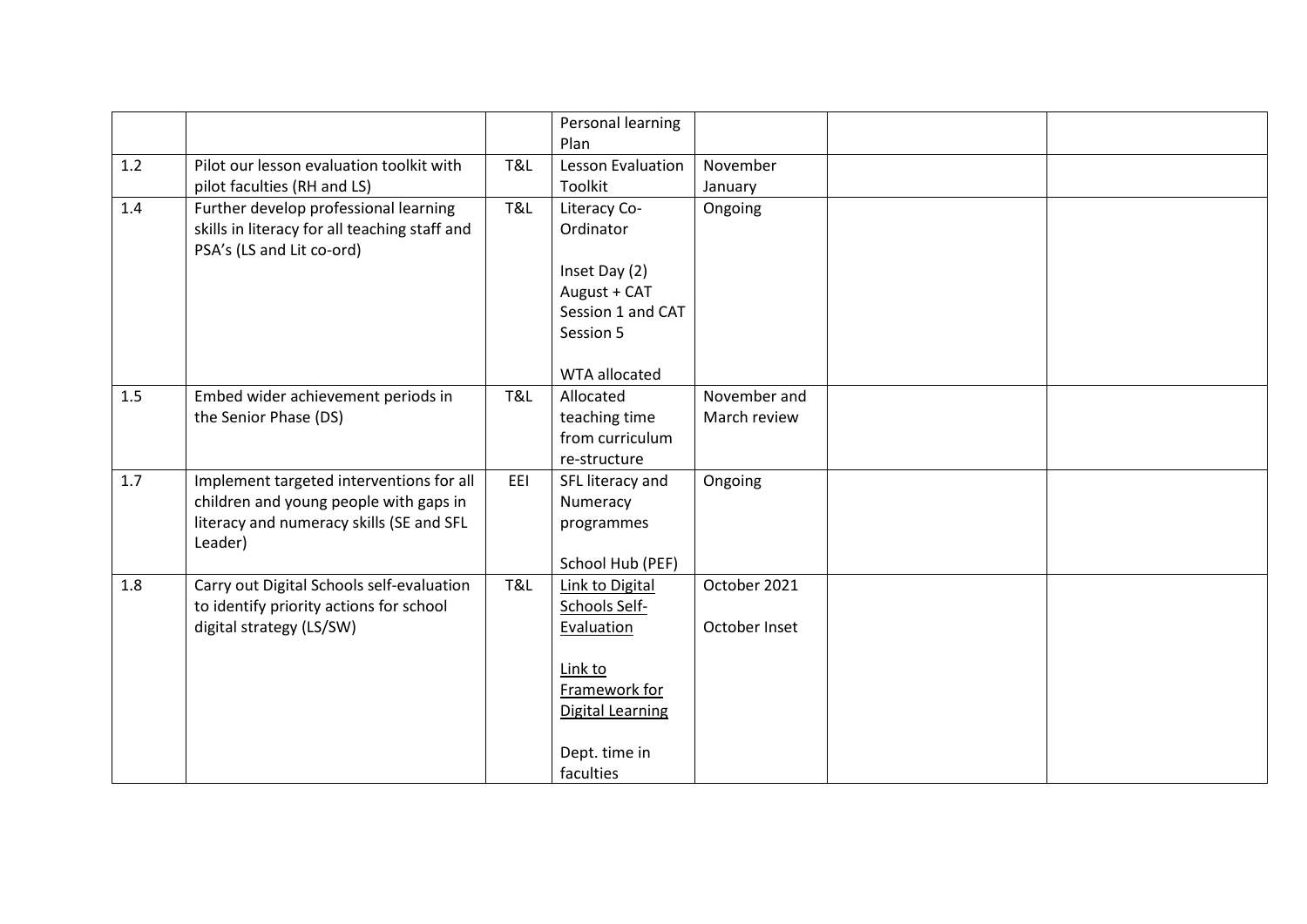| 1.9  | Begin to implement the School Digital     |     | <b>Link to Digital</b> | May 2022 - CAT  |  |
|------|-------------------------------------------|-----|------------------------|-----------------|--|
|      | Strategy (including on-line schooling) to |     | Professional           | session         |  |
|      | support Empowered Learning project.       |     | Learning (self-        |                 |  |
|      | (LS/SW)                                   |     | directed and           |                 |  |
|      |                                           |     | webinars)              |                 |  |
|      |                                           |     |                        |                 |  |
|      |                                           |     | Edinburgh Learns       |                 |  |
|      |                                           |     | Professional           |                 |  |
|      |                                           |     | Learning Offer         |                 |  |
|      |                                           |     | 2021-22                |                 |  |
|      |                                           |     |                        |                 |  |
|      |                                           |     |                        |                 |  |
|      |                                           |     | Empowered              |                 |  |
|      |                                           |     |                        |                 |  |
|      |                                           |     | Learning project       |                 |  |
| 1.10 | Ensure pupils are correctly supported     | EEI | House Team             | August and Sept |  |
|      | with coursing to achieve at the highest   |     | Meeting Focus -        | 2021            |  |
|      | level (DS/LW/SE)                          |     |                        |                 |  |
| 1.11 | Rigorously monitor the coursing and       | EEI | House team             | Ongoing         |  |
|      | attainment of our middle 60 S4 cohort -   |     | Meeting                |                 |  |
|      | Target 284 Tariff Points (RH/SE)          |     |                        |                 |  |
|      |                                           |     | <b>CtG Funding</b>     |                 |  |
|      |                                           |     |                        |                 |  |
|      |                                           |     |                        |                 |  |

| <b>Key Performance Indicators</b>                                                                                                          |  |  |  |  |  |  |
|--------------------------------------------------------------------------------------------------------------------------------------------|--|--|--|--|--|--|
| Improvement in attainment, particularly in literacy and numeracy                                                                           |  |  |  |  |  |  |
| 100% of teachers engage with Edinburgh Learns charter                                                                                      |  |  |  |  |  |  |
| 75%+ of teachers report they are improved teachers because of engagement in CLPL activities (literacy development/engagement with charter) |  |  |  |  |  |  |
| 95% of pupils achieve L3 literacy and numeracy by end of S3                                                                                |  |  |  |  |  |  |
| 65% of pupils achieve L4 literacy and numeracy by end of S3                                                                                |  |  |  |  |  |  |
| 100% of school levers achieve L3 literacy and numeracy                                                                                     |  |  |  |  |  |  |
| 95% of school leavers achieve L4 literacy                                                                                                  |  |  |  |  |  |  |
| 70% of school leavers achieve L5 literacy                                                                                                  |  |  |  |  |  |  |
| 92% of school leavers achieve level 4 numeracy                                                                                             |  |  |  |  |  |  |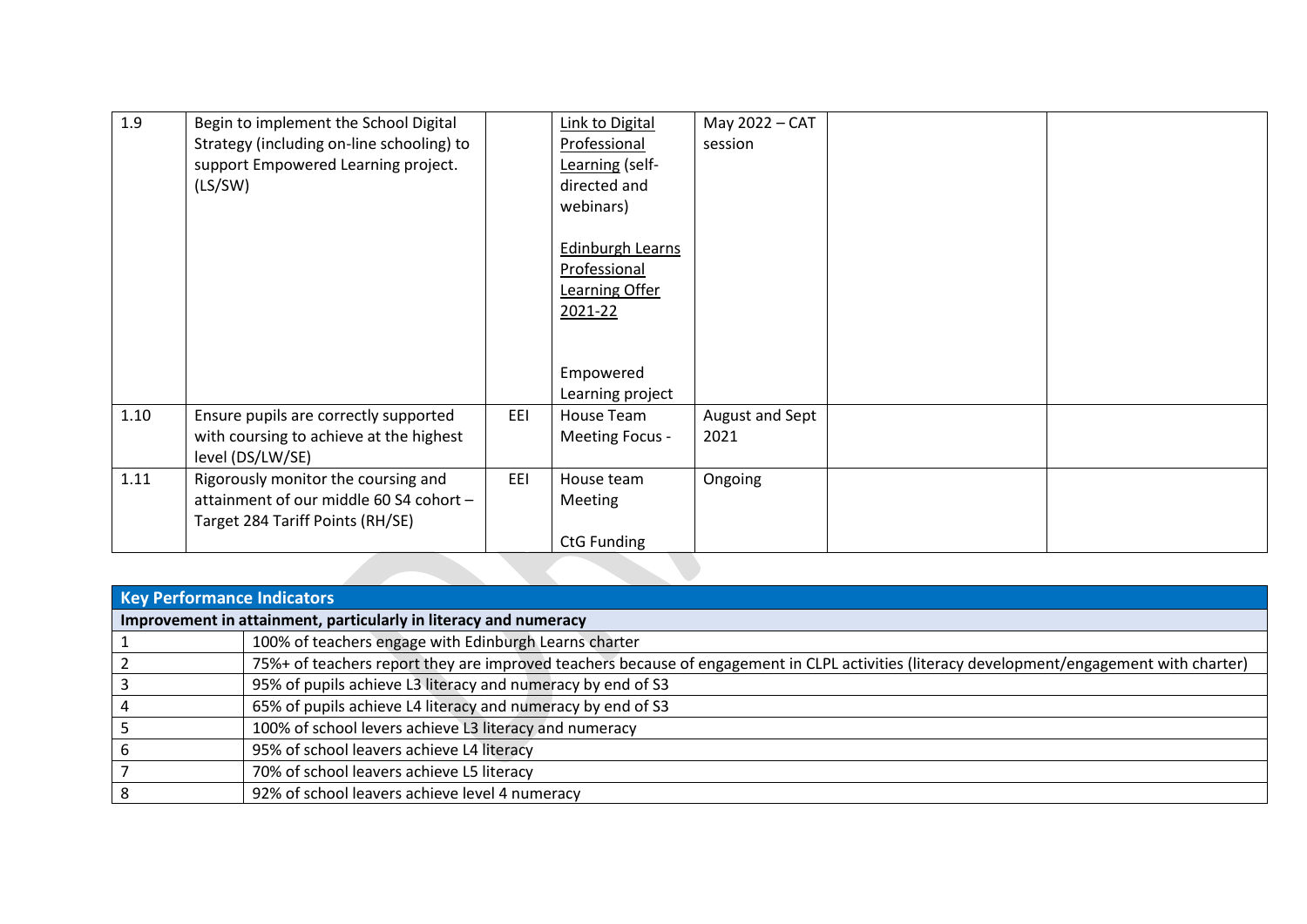|    | 65% of school leavers achieve L5 numeracy                                   |
|----|-----------------------------------------------------------------------------|
| 10 | Middle 60% S4 achieve average complimentary 284TP (4 level 5 and 1 level 4) |

NIF **Closing the attainment gap between the most and least disadvantaged-** Year 1 (2021/22)

| We will statements:                                                                                                | <b>QI Themes</b>                       |
|--------------------------------------------------------------------------------------------------------------------|----------------------------------------|
| We will begin to re-focus our efforts on reducing the impact and stigma of poverty in our school                   | 1.1, 1.3, 1.5, 2.2, 2.7, 3.1           |
| We will improve outcomes for our most at risk, including our care experienced pupils                               | 1.1, 2.1, 2.2, 2.3, 2.7, 3.1, 3.2      |
| We will improve attendance (with a focus on S1-4-year groups)                                                      | 1.1, 1.5, 2.1, 2.2, 2.3, 2.5, 2.7, 3.1 |
| We will develop decision making processes which meaningfully include staff, pupils and parents                     | 1.3, 1.5                               |
| We will further develop family learning opportunities based on literacy, numeracy, digital learning and engagement | 2.4, 2.5, 2.6                          |
| We will continue to evaluate and embed our vocational options in our Senior Phase                                  | 1.1, 1.3, 1.5, 2.2, 3.1, 3.2           |
|                                                                                                                    |                                        |

| Action | Action                                  | R&R   | Resource                | Time           |               | Progress and Impact |
|--------|-----------------------------------------|-------|-------------------------|----------------|---------------|---------------------|
| Number |                                         | Theme |                         |                | November 2021 | <b>March 2022</b>   |
| 2.1    | 1 in 5 group to begin planning to embed | EEI   | CEC 1 in 5 Top          | Allocated time |               |                     |
|        | City of Edinburgh Equity (Poverty       |       | <b>Tips for Schools</b> | to 1 in 5 SIG  |               |                     |
|        | Proofing) Framework across faculties    |       |                         |                |               |                     |
|        |                                         |       | <b>CEC Raising</b>      |                |               |                     |
|        |                                         |       | <b>Awareness of</b>     |                |               |                     |
|        |                                         |       | <b>Child Poverty</b>    |                |               |                     |
|        |                                         |       | document                |                |               |                     |
|        |                                         |       |                         |                |               |                     |
|        |                                         |       | <b>Achieving</b>        |                |               |                     |
|        |                                         |       | <b>Excellence and</b>   |                |               |                     |
|        |                                         |       | Equity 2021             |                |               |                     |
|        |                                         |       | <b>National</b>         |                |               |                     |
|        |                                         |       | Improvement             |                |               |                     |
|        |                                         |       | Framework and           |                |               |                     |
|        |                                         |       | Improvement             |                |               |                     |
|        |                                         |       | Plan                    |                |               |                     |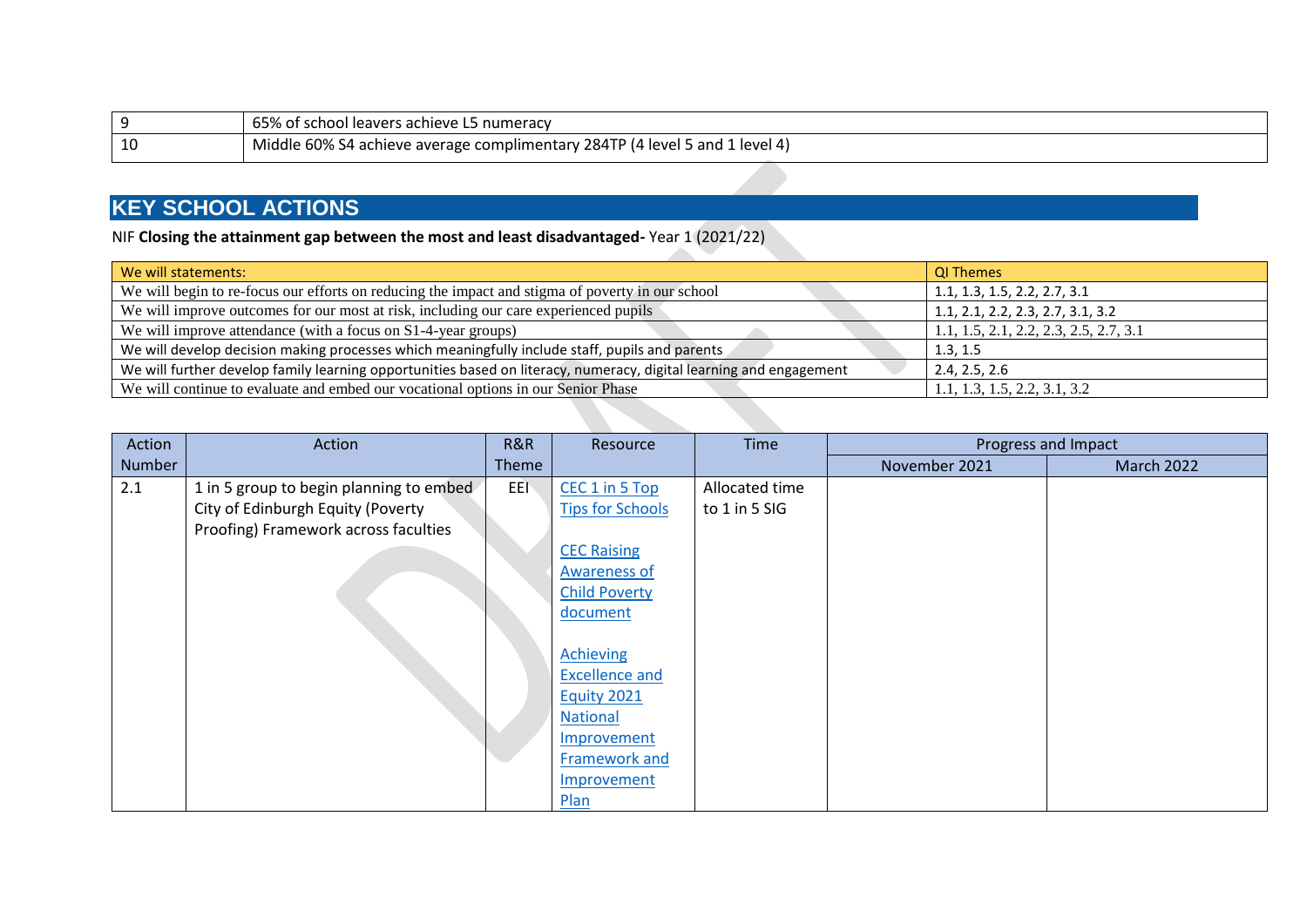| 2.3 | Assertively track and monitor our most   | EEI | <b>EdICT</b>             | October              |  |
|-----|------------------------------------------|-----|--------------------------|----------------------|--|
|     | at risk pupils in terms of attendance,   |     |                          |                      |  |
|     | attainment and wider achievement         |     | One to one               | Jan                  |  |
|     | (Quintile 1 and Care Experienced). (SE)  |     | meetings                 |                      |  |
|     |                                          |     | CtG Funding for          | March                |  |
|     |                                          |     | SDO post                 |                      |  |
| 2.4 | Implement revised attendance             | W&R | <b>CEC Attendance</b>    | Inset day 2          |  |
|     | procedures (LW)                          |     | procedures               |                      |  |
|     |                                          |     |                          | <b>CAT Session 3</b> |  |
|     |                                          |     | Included,                | Oct                  |  |
|     |                                          |     | engaged and              | Jan Inset            |  |
|     |                                          |     | involved part 1:         |                      |  |
|     |                                          |     | promoting and            |                      |  |
|     |                                          |     | managing school          |                      |  |
|     |                                          |     | attendance -             |                      |  |
|     |                                          |     | gov.scot                 |                      |  |
|     |                                          |     | (www.gov.scot)           |                      |  |
| 2.5 | Develop decision making processes        | EEI | <b>Flexible Time</b>     | Ongoing              |  |
|     | which meaningfully include staff, pupils |     | allocated in WTA         |                      |  |
|     | and parents in resource planning. (RH)   |     |                          |                      |  |
| 2.6 | Further develop family leaning /         | EEI | Management               | On-going -           |  |
|     | parental engagement opportunities -      |     | time for lead.           | planned events       |  |
|     | literacy/numeracy and class charts (JW)  |     |                          |                      |  |
|     |                                          |     | <b>Engaging Families</b> |                      |  |
|     |                                          |     | in Learning<br>(Thematic |                      |  |
|     |                                          |     | Inspection,              |                      |  |
|     |                                          |     | February 2021,           |                      |  |
|     |                                          |     | Education                |                      |  |
|     |                                          |     | Scotland)                |                      |  |
|     |                                          |     |                          |                      |  |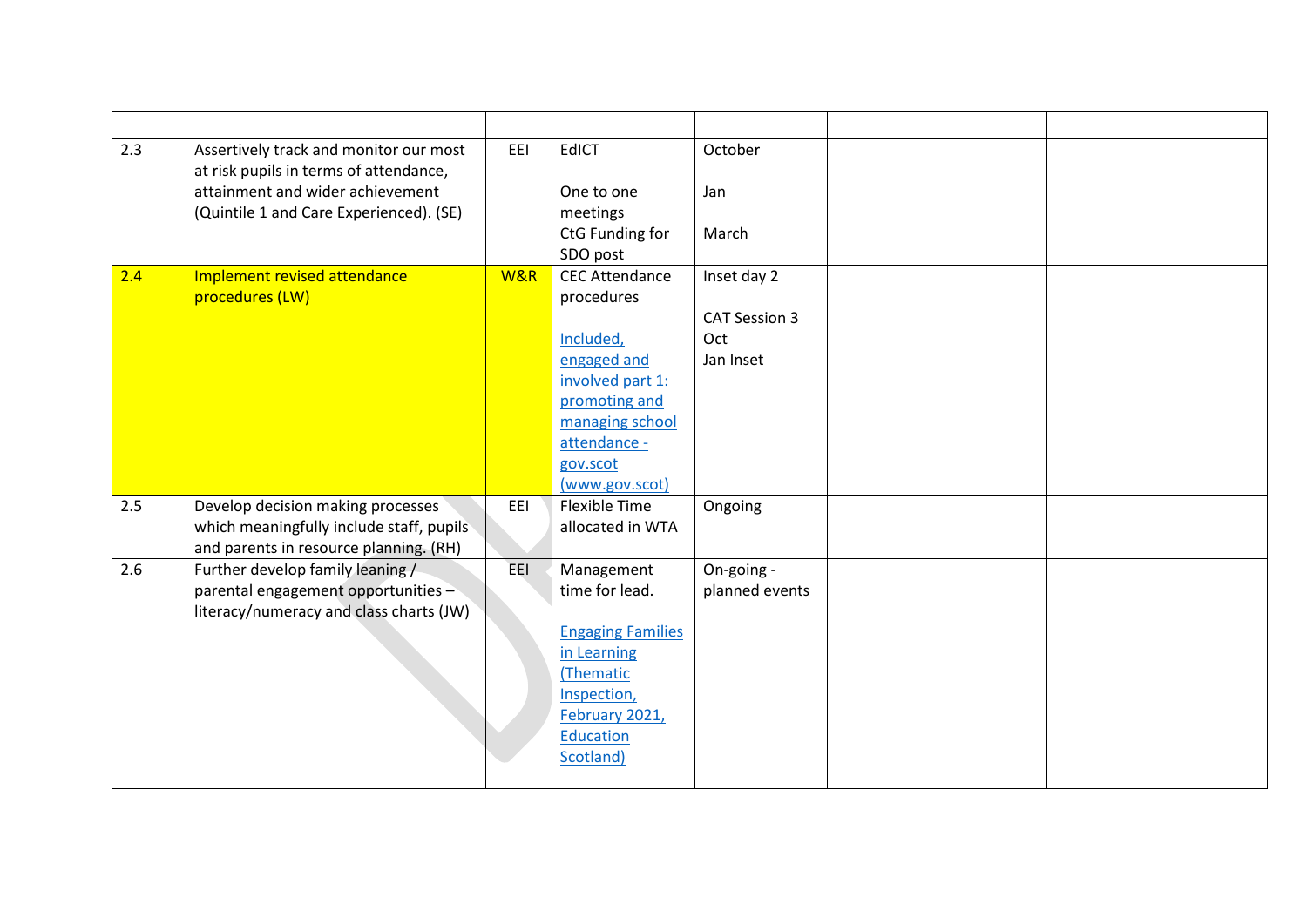|     |                                                                                                  |     | <b>Engaging Parents</b><br>and Families: A<br><b>Toolkit for</b><br><b>Practitioners</b><br>(Family Learning) |                                                           |  |
|-----|--------------------------------------------------------------------------------------------------|-----|---------------------------------------------------------------------------------------------------------------|-----------------------------------------------------------|--|
| 2.7 | Continue to develop vocational options<br>within all faculties (DS)                              | EEI | Curriculum<br>development<br>time                                                                             | By Sept 2021<br>and Feb 2022<br>for following<br>session  |  |
| 2.8 | Embed ASN database across all faculties<br>to enhance support for pupils with ASN<br>(LW and MW) | EEI | Database<br>2PPW protected<br>time for DS                                                                     | Launch in Aug<br>$2021 -$ review<br>November and<br>March |  |

| <b>Key Performance Indicators</b> |                                                                          |  |  |  |  |
|-----------------------------------|--------------------------------------------------------------------------|--|--|--|--|
|                                   | Closing the attainment gap between the most and least disadvantaged      |  |  |  |  |
|                                   | Lowest 20% in S4 achieve average complimentary 100 TP                    |  |  |  |  |
|                                   | Lowest 20% school leavers achieve average complimentary 120 TP           |  |  |  |  |
|                                   | All care experienced pupils achieve at least 5 qualifications at level 3 |  |  |  |  |
|                                   | S5 Christmas levers attain annual total of 60TP                          |  |  |  |  |
|                                   | 90% of pupils in S1-4 have an attendance percentage of over 85%          |  |  |  |  |
|                                   | We deliver 100+ level 5 awards as an NPA or S4W course                   |  |  |  |  |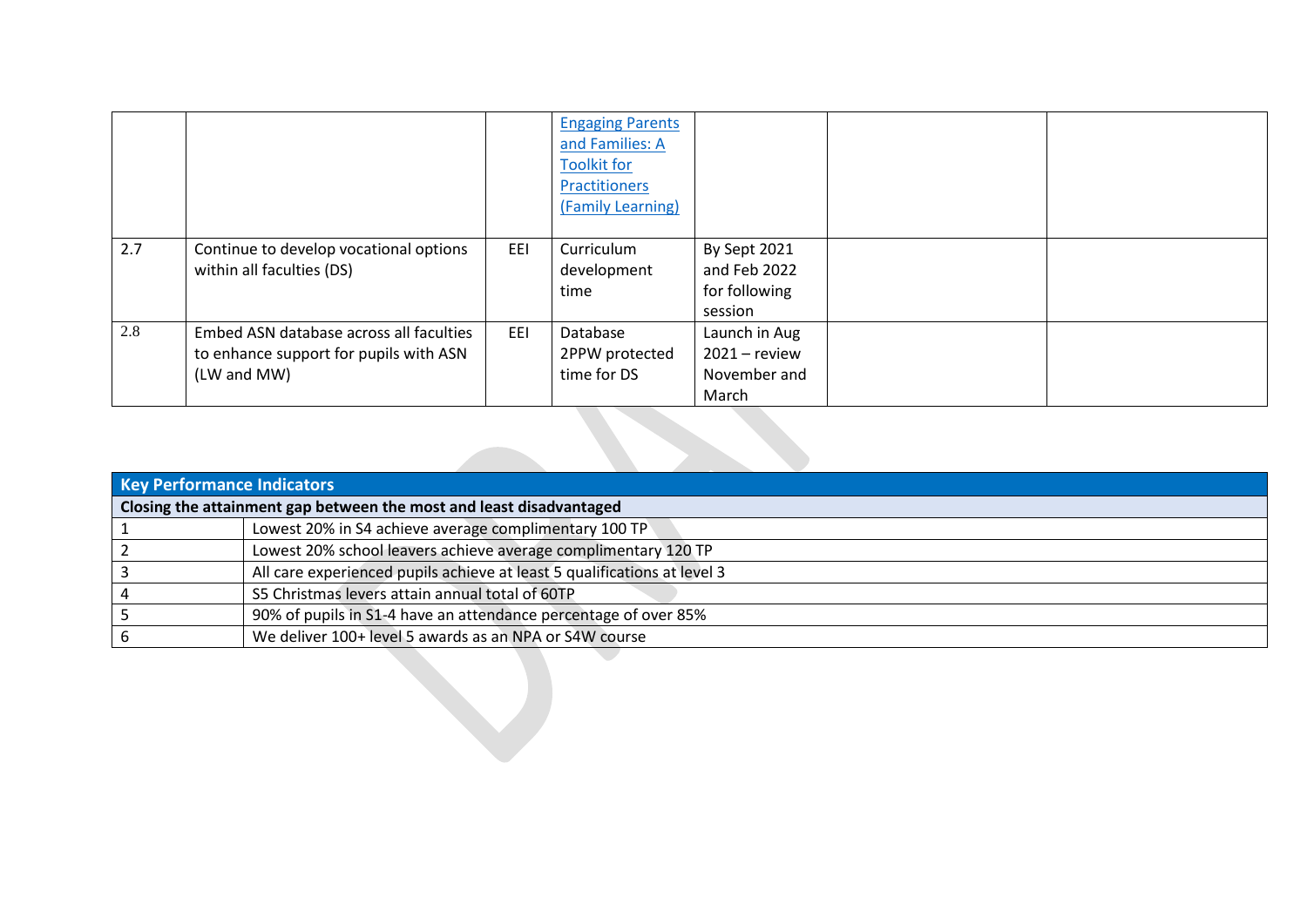NIF **Improvement in children and young people's health and wellbeing-** Year 1 (2021/22)

| We will statements:                                                                                 | <b>QI Themes</b>                                      |
|-----------------------------------------------------------------------------------------------------|-------------------------------------------------------|
| We will embed our anti-bullying and equalities policy (including anti-racist guidelines)            | 1.3, 1.5, 2.1, 2.2, 2.4, 2.5, 2.7, 3.1                |
| We will develop our whole school dress code to support a sense of belonging to our school community | 1.3, 1.5, 2.7                                         |
| We will plan a whole school response to support health and wellbeing                                | 1.1, 1.3, 1.5, 2.5, 2.7, 3.1                          |
| We continue to focus on our school values of responsible, respectful and safe                       | 1.2, 3.13.1                                           |
| We will further develop our pivotal practice to more successfully manage and improve behaviour      | 1.1, 1.2, 1.5, 2.7, 3.1                               |
| We will develop learners social and emotional skills and kindness towards each                      | 1.1, 1.2, 1.5, 2.7, 3.1                               |
| We will identify and provide targeted health and wellbeing support for pupils that require this     | 1.4, 1.5, 2.1, 2.4, 2.7, 3.1                          |
| We will establish our wellbeing and enhanced support bases                                          | 1.3, 1.4, 1.5, 2.1, 2.2, 2.3, 2.4, 2.6, 2.7, 3.1, 3.2 |
| We will develop our alumni future first programme to raise the aspiration and confidence of pupils  | $1.5, 2.2, 2.4, 2.6, 2.7, 3.1, 3.2, 3.3$              |

| Action | <b>Action</b>                                                                                                                       | R&R          | Resource                                                                     | Time                                              | Progress and Impact |                   |
|--------|-------------------------------------------------------------------------------------------------------------------------------------|--------------|------------------------------------------------------------------------------|---------------------------------------------------|---------------------|-------------------|
| Number |                                                                                                                                     | <b>Theme</b> |                                                                              |                                                   | November 2021       | <b>March 2022</b> |
| 3.1    | Embed Tackling Racist Incidents guidance (as<br>part of respond to bullying and prejudice) to<br>create an anti-racist culture (LW) | EEI          | <b>GHS and CEC Equalities</b><br>Policy<br>School Improvement<br>Group (SIG) | 3 hours<br>training<br>allocated in<br><b>WTA</b> |                     |                   |
|        |                                                                                                                                     |              |                                                                              | <b>SIG</b>                                        |                     |                   |
| 3.2    | Implement our revised dress code policy to<br>support school ethos and reduce stigma (as<br>part of $1$ in $5$ ) (RH)               | EEI          | <b>GHS School Dress Code</b><br>policy<br>Stakeholder evaluation             | On-going                                          |                     |                   |
| 3.3    | Audit to assess strengths and needs in<br>relation to wellbeing (SE)                                                                | W&R          | <b>A5 HWB booklet</b><br><b>HWB Framework</b>                                | October 2021                                      |                     |                   |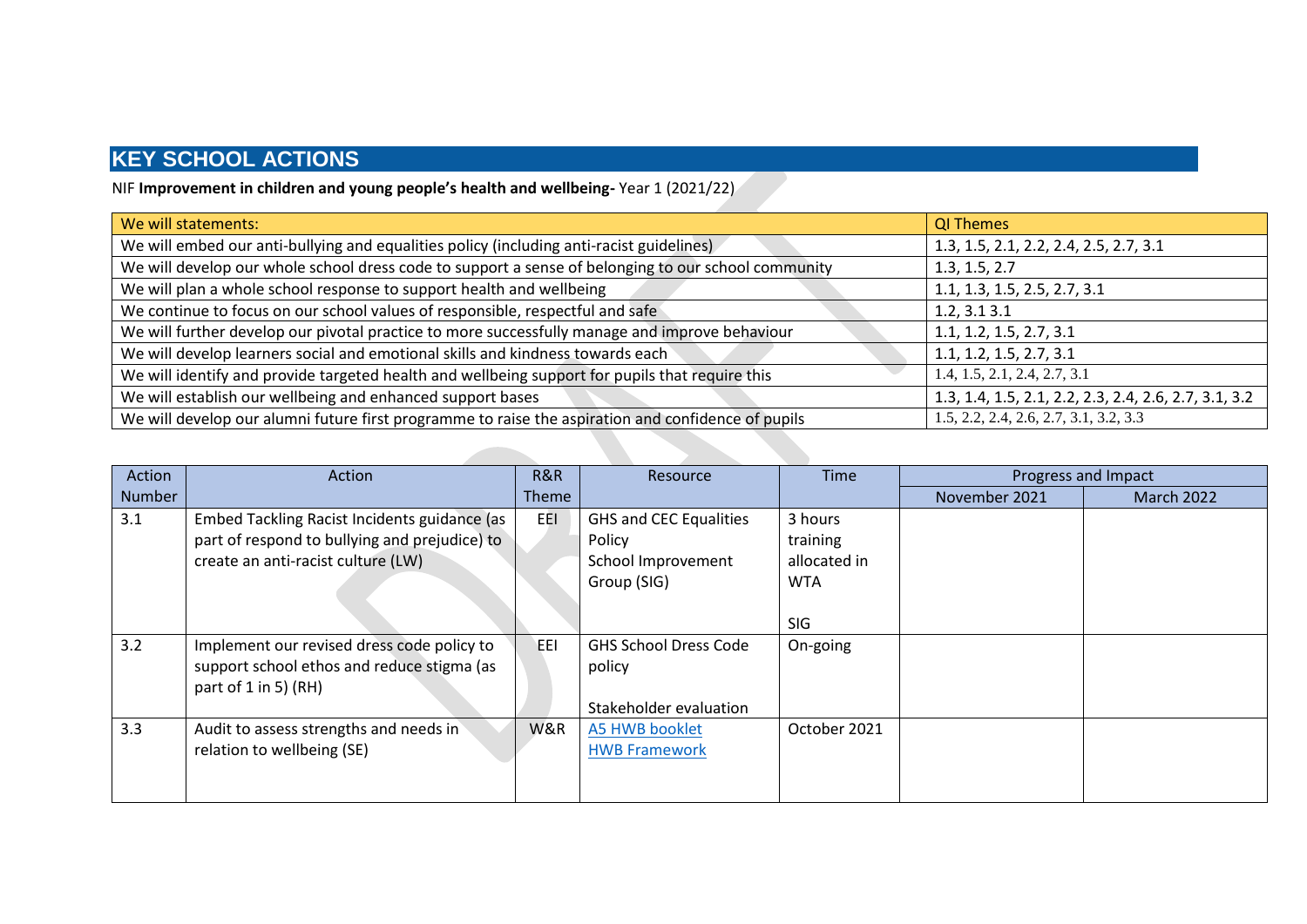|     |                                                                                                                                                                            |                   | Self-evaluation during<br>covid Part 1<br><b>Self-evaluation during</b><br>covid Part 2                 |                   |  |
|-----|----------------------------------------------------------------------------------------------------------------------------------------------------------------------------|-------------------|---------------------------------------------------------------------------------------------------------|-------------------|--|
| 3.4 | Plan a whole school, responsive approach<br>and identify short, medium and long-term<br>outcomes to create strong consistent<br>messages across the school community. (SE) | W&R               | <b>Supporting Learners -</b><br><b>Resources</b><br><b>Supporting Anxiety</b><br>resources<br>SIG Group | Jan 2021          |  |
| 3.5 | <b>Clear focus on promoting school values</b><br>across whole school community (RH)                                                                                        | W&R               | Pupil assemblies, L&T,<br>Behaviour policy, CAT and<br>Inset                                            | Ongoing           |  |
| 3.6 | Re-establish our 5 pillars of pivotal practice<br>(RH/LS)                                                                                                                  | W&R               | <b>CAT Session 2</b><br>Inset day 3<br><b>Staff Evaluation</b>                                          | By Jan 2021       |  |
| 3.7 | Develop learners social and emotional skills<br>and kindness towards each other through<br>our humanutopia partnership (targeted for<br>$(S1/3/5)$ (LS and LS)             | W&R               | Humanutopia Partnership<br>CAT Session 6                                                                | From Jan 2021     |  |
| 3.8 | Provide targeted supports to support<br>emotional wellbeing<br>(counsellor/WBB/NaeWorries/Nurture/ZofR)<br>(LW)                                                            | W&R               | Development of<br>partnerships and review<br>of work                                                    | From Sept<br>2021 |  |
| 3.9 | Establish our wellbeing and enhanced<br>support bases to provide targeted supports.<br>(LW)                                                                                | W&R<br>and<br>EEI | Inclusion in Practice: The<br>CIRCLE Framework -<br>Secondary                                           |                   |  |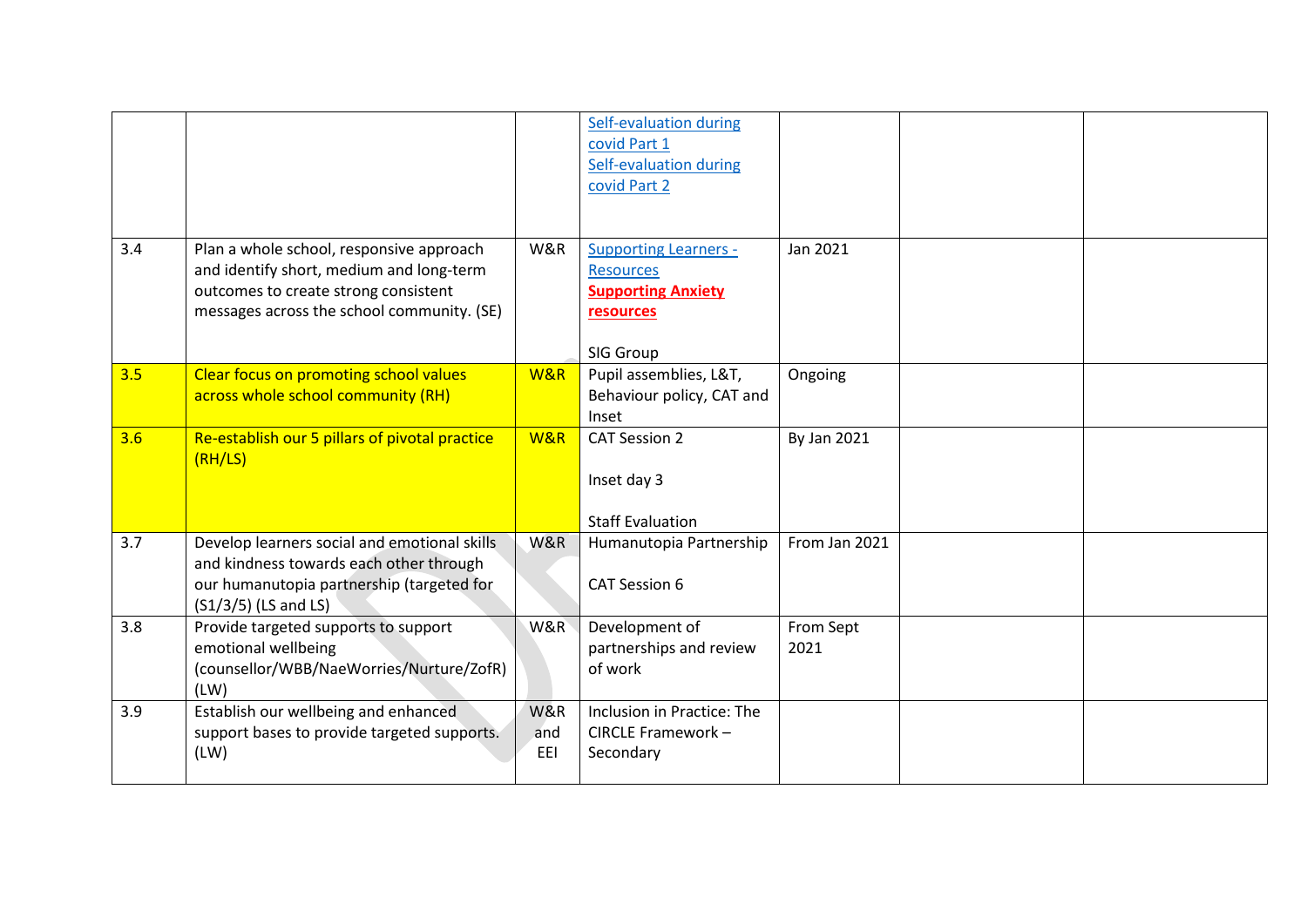|      |                                                                                                            |     | Edinburgh Learns<br>Inclusion Hub             |  |  |
|------|------------------------------------------------------------------------------------------------------------|-----|-----------------------------------------------|--|--|
|      |                                                                                                            |     | Included Engaged and<br>Involved Part 1 and 2 |  |  |
| 3.10 | Develop Future First programme to raise<br>aspirations and create opportunities for<br>student cohort (MG) | W&R | Future First partnership<br>Management        |  |  |
|      |                                                                                                            |     | development time for CL                       |  |  |

|                                   | <u>UCVEIUDITIEIIL LIITE TUI CL</u>                                                                                                             |  |  |  |  |  |  |  |  |  |
|-----------------------------------|------------------------------------------------------------------------------------------------------------------------------------------------|--|--|--|--|--|--|--|--|--|
|                                   |                                                                                                                                                |  |  |  |  |  |  |  |  |  |
| <b>Key Performance Indicators</b> |                                                                                                                                                |  |  |  |  |  |  |  |  |  |
|                                   | Improvement in children and young people's health and wellbeing                                                                                |  |  |  |  |  |  |  |  |  |
|                                   | 90% of staff can confidently implement our equalities and anti-bullying                                                                        |  |  |  |  |  |  |  |  |  |
| $\overline{2}$                    | 95% of pupils' report feeling safe, supported and happy in school                                                                              |  |  |  |  |  |  |  |  |  |
| 3                                 | 95% of pupils indicate improved awareness of rights of the child                                                                               |  |  |  |  |  |  |  |  |  |
| 4                                 | 75% of pupils indicate improvement in one or more of the wellbeing indicators                                                                  |  |  |  |  |  |  |  |  |  |
| 5                                 | 90% of pupils are aware of Responsible, respectful and Safe school values                                                                      |  |  |  |  |  |  |  |  |  |
| 6                                 | 90% of teaching staff and PSA's can confidently staff apply the 5 pivotal pillars                                                              |  |  |  |  |  |  |  |  |  |
| 7                                 | Maintain reduction in exclusions - less than 5                                                                                                 |  |  |  |  |  |  |  |  |  |
| 8                                 | 90% of staff report improvement in behaviour through our sustained focus on Rights Respecting Ethos, equalities policy, Pivotal approaches and |  |  |  |  |  |  |  |  |  |
|                                   | Humanutopia partnership.                                                                                                                       |  |  |  |  |  |  |  |  |  |
| 9                                 | Over 85% of pupils feel the school has improved its ethos.                                                                                     |  |  |  |  |  |  |  |  |  |
| 10                                | 95% of pupils attending wellbeing/enhanced support bases are making progress academically and emotionally                                      |  |  |  |  |  |  |  |  |  |
|                                   |                                                                                                                                                |  |  |  |  |  |  |  |  |  |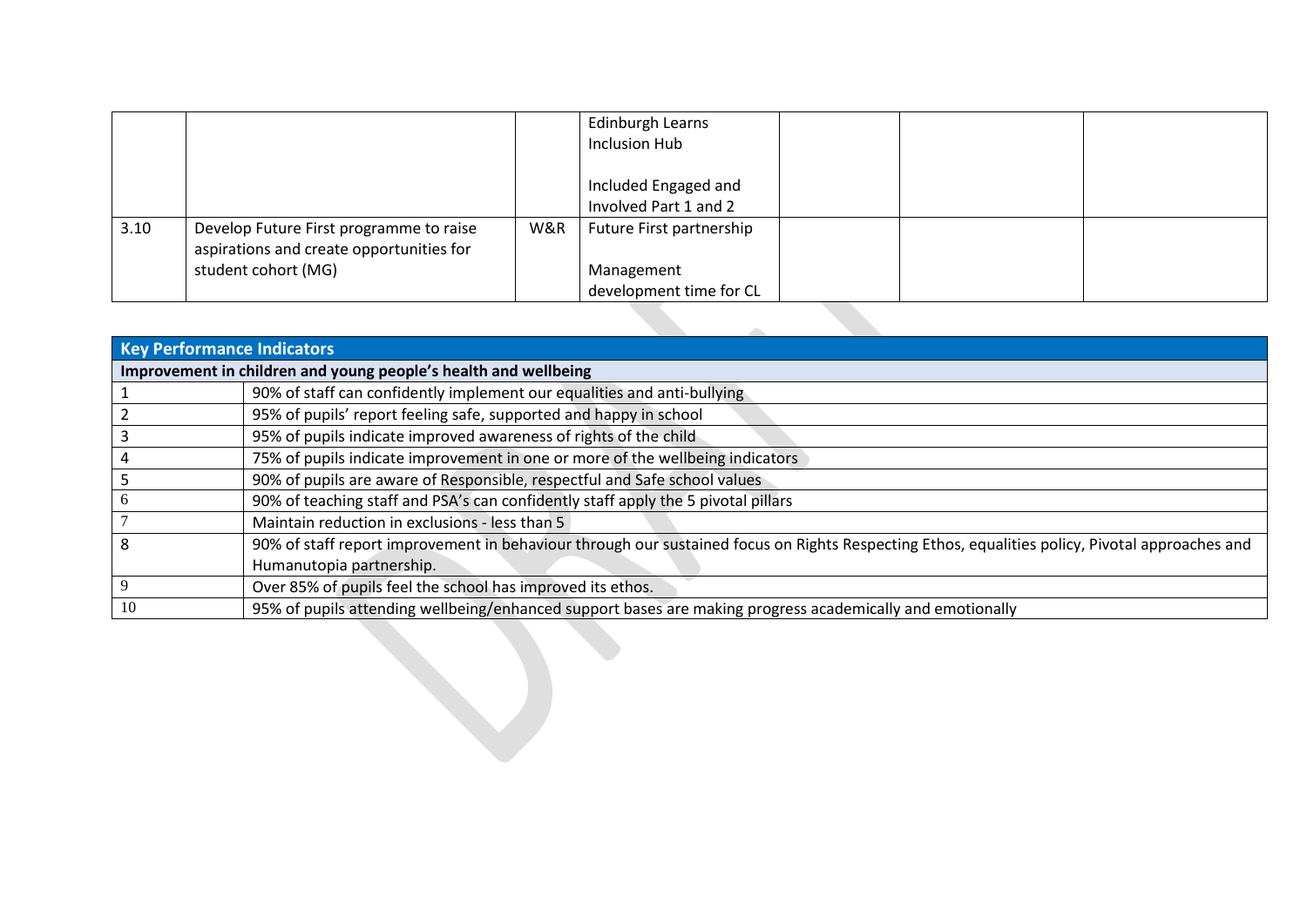NIF **Improvement in employability skills and sustained, positive destinations -** Year 1 (2021/22)

| We will statements:                                                                             | QI Themes                                      |
|-------------------------------------------------------------------------------------------------|------------------------------------------------|
| We will embed our career education standards across all faculties at appropriate stages         | $\vert$ 1.1, 1.2, 1.5, 2.2, 2.3, 2.8, 2.7, 3.3 |
| We will review and refresh our curriculum                                                       | 1.1, 1.3, 2.2,                                 |
| We will further develop our MYOW profile and enhance pupils knowledge of skills being developed | $  1.1, 1.2, 2.2, 2.6, 2.7, 3.3 \rangle$       |

|                                                                                                                                                | R&R            | Resource                                                                                                                          | Time   | Progress and Impact |                   |
|------------------------------------------------------------------------------------------------------------------------------------------------|----------------|-----------------------------------------------------------------------------------------------------------------------------------|--------|---------------------|-------------------|
| Number                                                                                                                                         | <b>Theme</b>   |                                                                                                                                   |        | November 2021       | <b>March 2022</b> |
| 4.1<br><b>Review Career Education Standard &amp; Work</b><br>Placement Standard action plan and update<br>(DS)                                 | <b>T&amp;L</b> | <b>Career Education</b><br><b>Standards</b>                                                                                       | Feb 22 |                     |                   |
|                                                                                                                                                |                | CAT and Inset<br>time allocated                                                                                                   |        |                     |                   |
|                                                                                                                                                |                | SDS partnerships                                                                                                                  |        |                     |                   |
| 4.2<br>With the school community, collaboratively<br>create a refreshed curriculum rationale, to<br>ensure Equalities, Equity & Inclusion (DS) | T&L            | Curriculum<br>Reform and<br>Design Self<br><b>Evaluation Tool</b><br>Link to Level 5<br>Illustration QI 2.2<br>Theme 1<br>HGIOS4? | Feb 22 |                     |                   |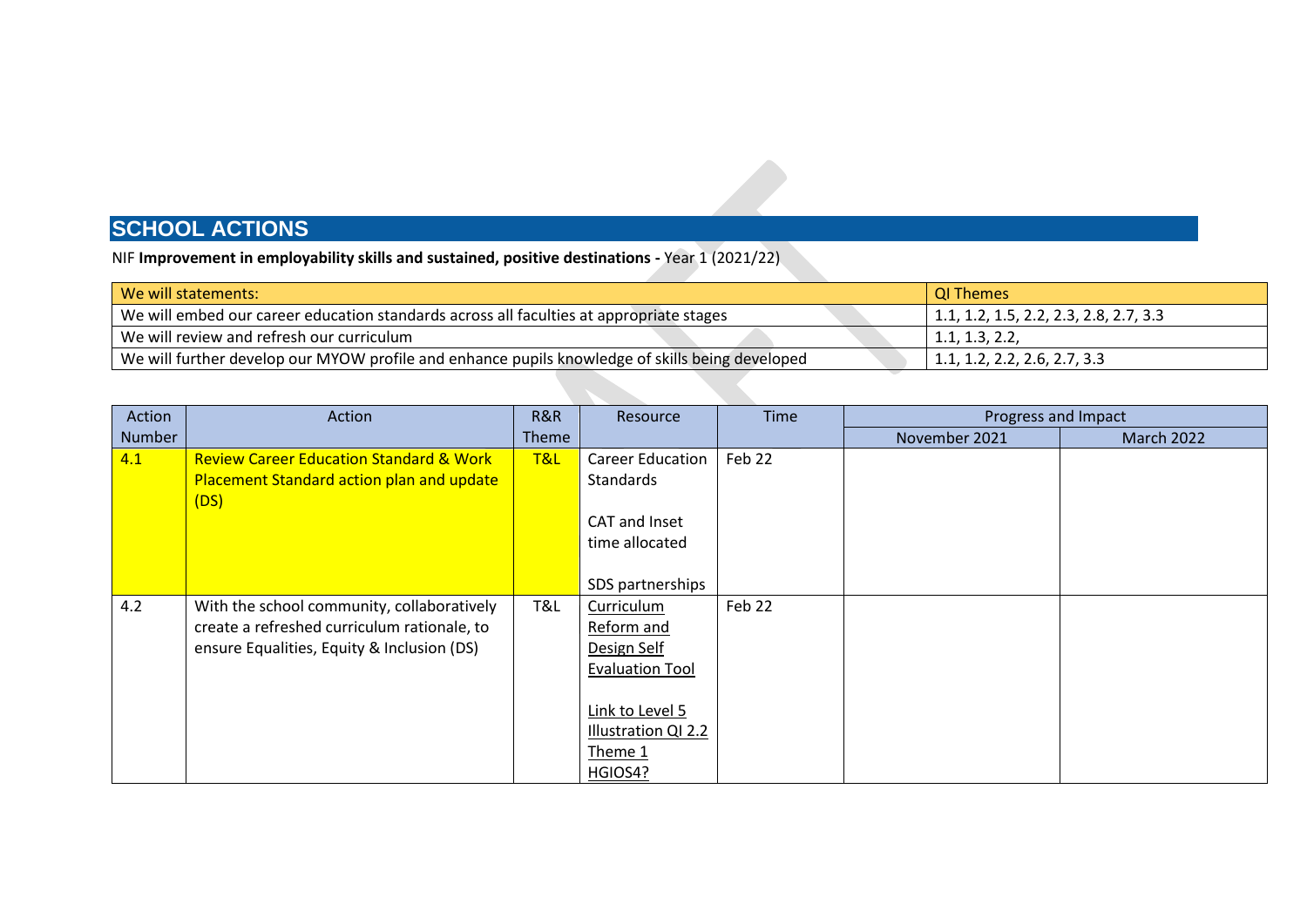| 4.5 | Ensure all pupil in S1-3 have a My World of | T&L | SDS profile     | Jan 2022 |  |
|-----|---------------------------------------------|-----|-----------------|----------|--|
|     | Work profile and profile their skills (DS)  | and |                 |          |  |
|     |                                             | W&R | Allocated       |          |  |
|     |                                             |     | curriculum time |          |  |

| Key Performance Indicators |                                                                          |  |  |  |  |  |
|----------------------------|--------------------------------------------------------------------------|--|--|--|--|--|
|                            | Improvement in employability skills and sustained, positive destinations |  |  |  |  |  |
|                            | 98% of school leavers enter into a sustained positive destination        |  |  |  |  |  |
|                            | 25% of school leavers move into higher education                         |  |  |  |  |  |
|                            | 100% of pupils have a My World of Work Profile                           |  |  |  |  |  |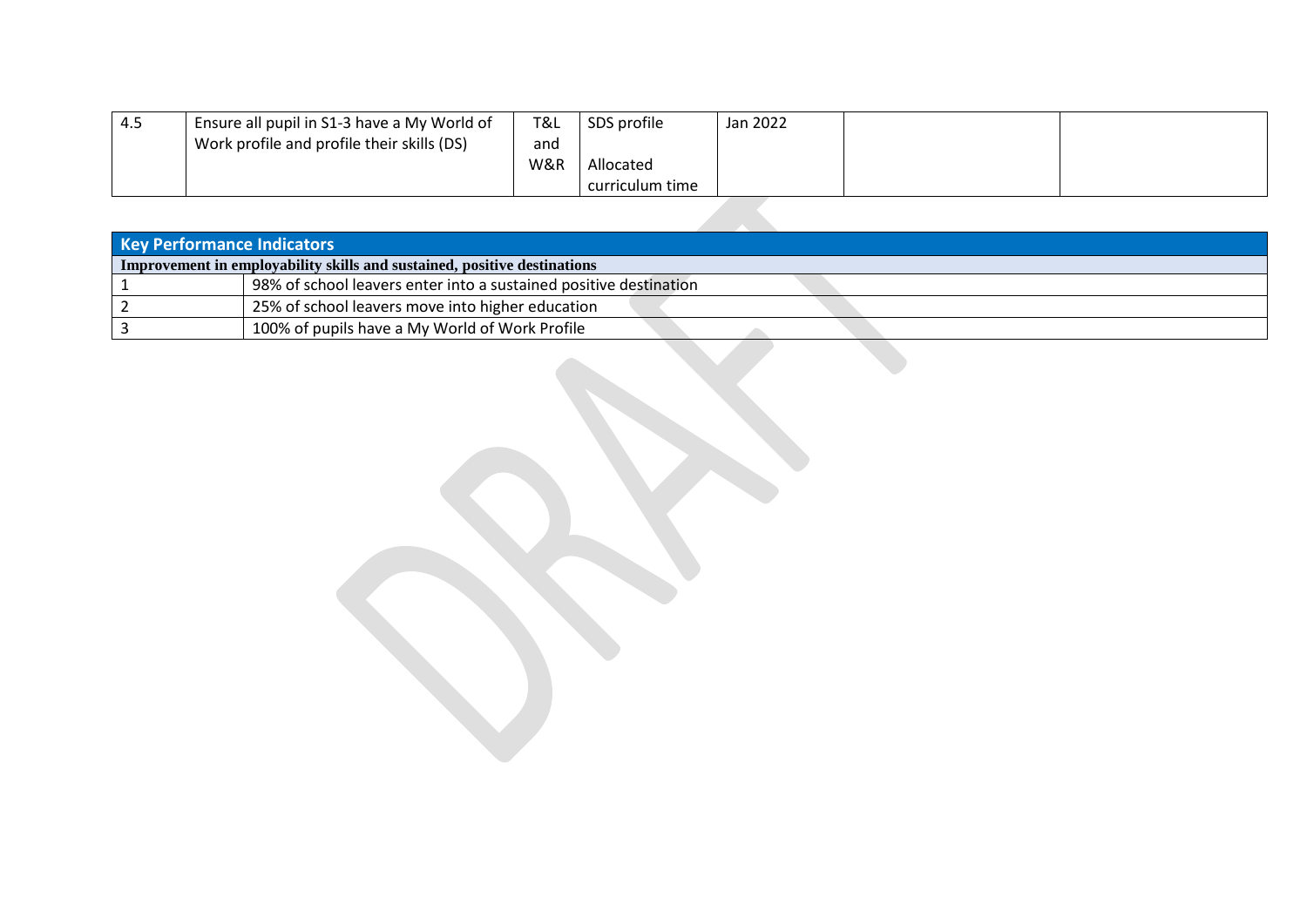#### **Supporting our staff and their wellbeing -** Year 1 (2021/22)

| We will statements:                                                                                               | <b>QI Themes</b>        |
|-------------------------------------------------------------------------------------------------------------------|-------------------------|
| Prioritise our Health and Safety approaches to ensure covid mitigations support a safe school environment.        | 1.1, 1.4, 1.5           |
| We will regularly seek staff views on school ethos, relationships and behavior and professional learning          | 1.1, 1.2, 3.1           |
| We will develop a whole school, responsive approach to supporting wellbeing including a staff led wellbeing group | 1.1, 1.2, 1.4, 1.5, 3.1 |
| We will identify time and space to ensure support and wellbeing of staff is a priority.                           | 1.1, 1.5                |
| We will control workload demands on staff                                                                         | 1.1, 1.3                |
| We will develop a whole school strategy for storing information                                                   | 1.5                     |
| We will make our school a positive, kind, caring and professionally fulling place to be                           | 1.1, 1.2, 1.3, 1.4      |
|                                                                                                                   |                         |

**AND** 

| Action | Action                                                                                                            | R&R   | Resource                                                              | <b>Time</b>            | Progress and Impact |                   |
|--------|-------------------------------------------------------------------------------------------------------------------|-------|-----------------------------------------------------------------------|------------------------|---------------------|-------------------|
| Number |                                                                                                                   | Theme |                                                                       |                        | November 2021       | <b>March 2022</b> |
| 5.1    | Health and safety committee meetings (SM)                                                                         | W&R   | SORT<br><b>H&amp;S Committee</b><br>meetings-time<br>allocated        | On-going               |                     |                   |
| 5.2    | Build in time into our self-evaluation<br>approach to seek the views of all staff at<br>least twice per year (RH) | W&R   | 365-suite for<br>Evaluation<br>CAT/Inset session<br>time for Feedback | Oct 2021<br>April 2022 |                     |                   |
| 5.3    | Further develop the role of our H&W SIG to<br>support staff wellbeing (SE)                                        | W&R   | <b>Supporting Staff -</b><br><b>Resources</b>                         | Ongoing                |                     |                   |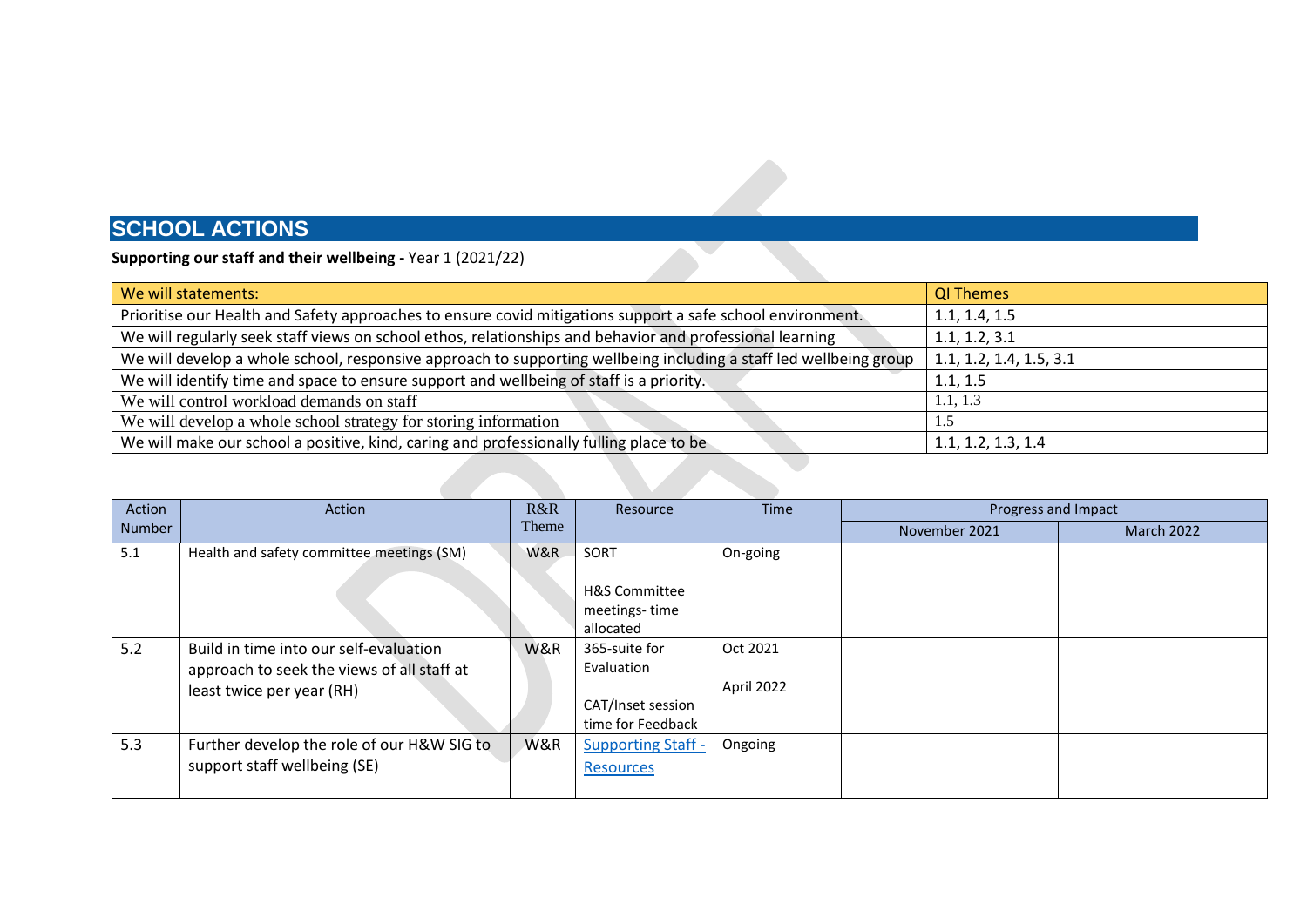| 5.4 | Develop monthly HT focus groups for staff<br>(RH)                                                    | W&R | <b>Allocated WTA</b><br>time               | Ongoing          |  |
|-----|------------------------------------------------------------------------------------------------------|-----|--------------------------------------------|------------------|--|
| 5.5 | Provide regular and meaningful information<br>to staff to support their wellbeing (RH, SM<br>and SE) | W&R | HT update<br>Staff bulletin                | Ongoing          |  |
| 5.6 | Carefully manage and review our priorities<br>and control workload demands on our staff<br>(RH)      | W&R | SLT operational<br>standing agenda<br>item | Weekly - ongoing |  |
|     |                                                                                                      |     |                                            |                  |  |

| Key Performance Indicators        |                                                                                 |  |  |  |  |
|-----------------------------------|---------------------------------------------------------------------------------|--|--|--|--|
| <b>Staff Health and Wellbeing</b> |                                                                                 |  |  |  |  |
|                                   | 95% of staff report feel well supported with their own wellbeing                |  |  |  |  |
|                                   | 95% of staff report positive and supportive relationships with their colleagues |  |  |  |  |
|                                   | 95% of staff enjoy working at the school                                        |  |  |  |  |
|                                   | 90% of staff report being supported with behavior issues                        |  |  |  |  |
|                                   | 70% or more of staff receive high quality CLPL                                  |  |  |  |  |
|                                   |                                                                                 |  |  |  |  |

|                           | Key Performance Indicators                                                               |  |  |  |  |  |
|---------------------------|------------------------------------------------------------------------------------------|--|--|--|--|--|
| <b>Parents and Carers</b> |                                                                                          |  |  |  |  |  |
|                           | 90% report that their child likes the school                                             |  |  |  |  |  |
|                           | 90% feel that their child is treated fairly and with respect                             |  |  |  |  |  |
|                           | 90%I feel that their child is safe at the school                                         |  |  |  |  |  |
|                           | 90% feel the school helps their child to feel confident                                  |  |  |  |  |  |
|                           | 90% feel that the school supports their child's emotional wellbeing                      |  |  |  |  |  |
|                           | 90% feel their child is making good progress at the school                               |  |  |  |  |  |
|                           | 90% feel the school takes their views into account when making changes                   |  |  |  |  |  |
|                           | 90% feel comfortable approaching the school with questions, suggestions and/or a problem |  |  |  |  |  |
|                           | 90% feel the school is well led and managed                                              |  |  |  |  |  |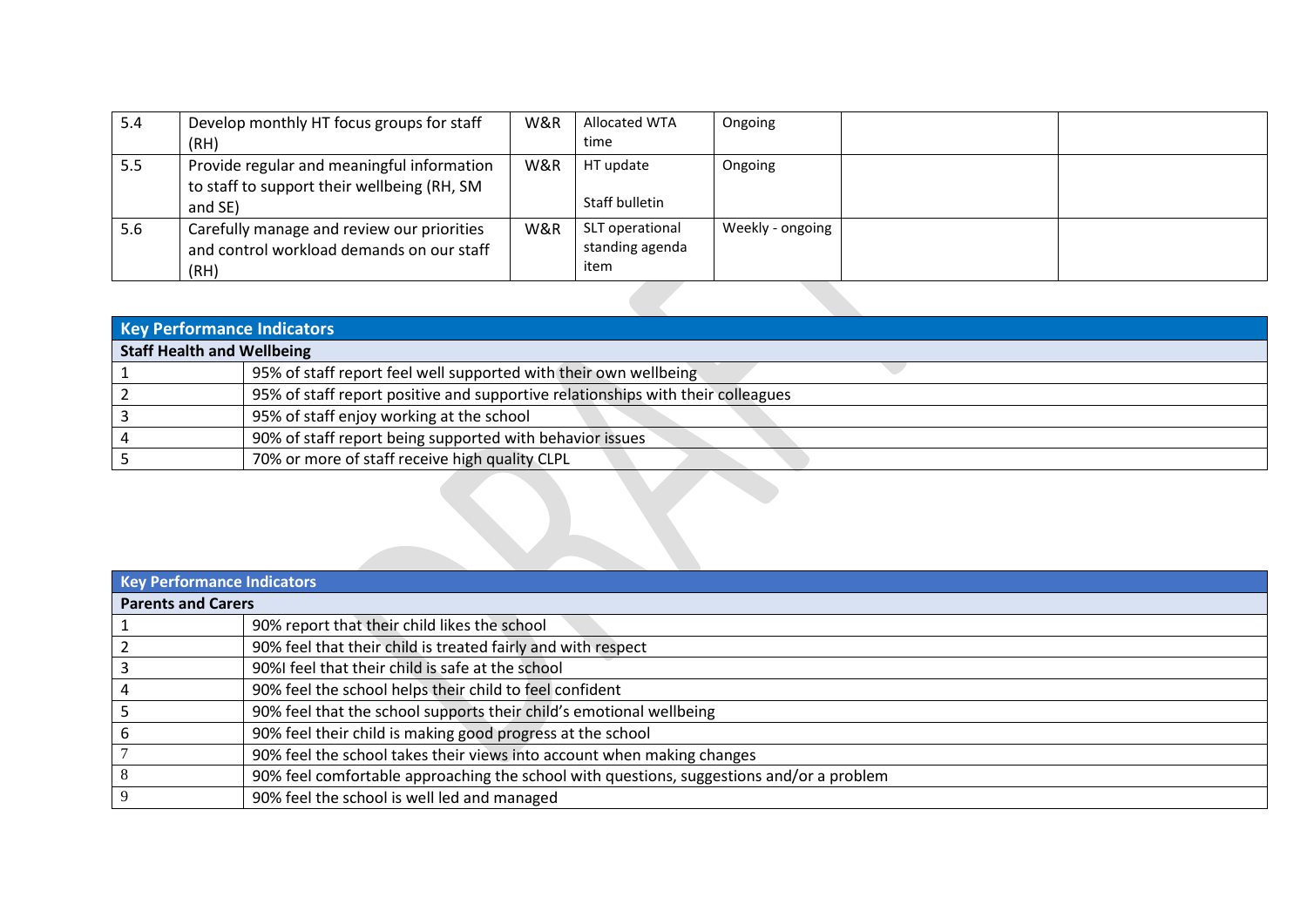| 90 % are satisfied with the school<br>-10 |  |
|-------------------------------------------|--|
|-------------------------------------------|--|

#### **Teachers' Charter**

The City of Edinburgh's Teachers' Charter (below) shows the core aspects of high-quality teaching and learning. There is a comprehensive offer of professional learning on all 4 aspects (please go to the all staff Teams page professional learning offer channel). All staff are encouraged to use their PRD conversation to evaluate their strengths and decide on their priority for next session?